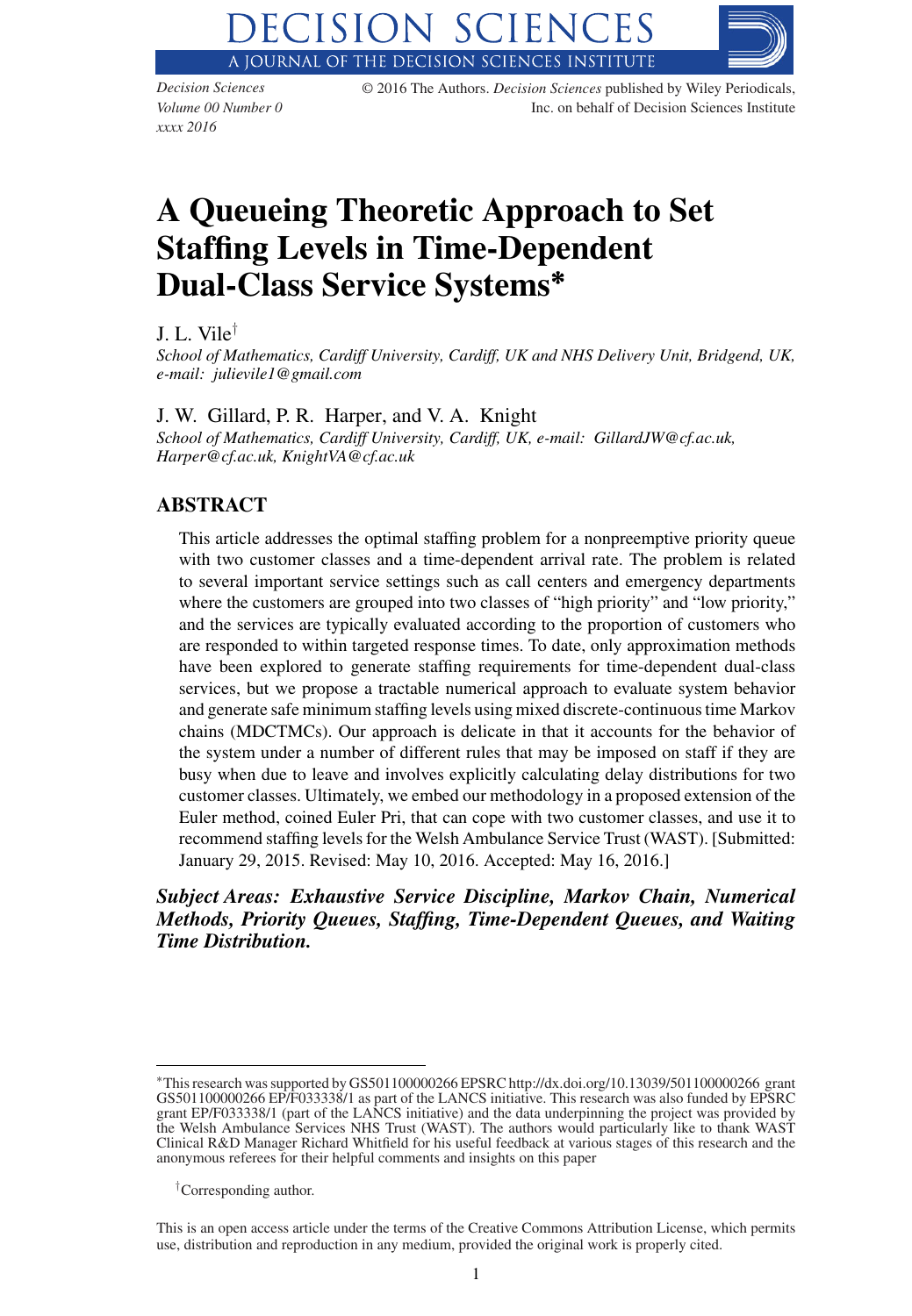# **INTRODUCTION**

With high public expectations and ever increasing competition levels in today's society, service systems are facing escalating pressures to uphold minimum service quality standards in response to time-varying demands from customers requiring assistance with varying levels of urgency. For example, targets specifying that certain proportions of customers must be served within predefined time limits are imposed upon ambulance services, health clinics, call centers, and roadside assistance organizations, to name just a few. All too often, managers employ staff on cyclical bases and only increase staffing levels when systems begin to escalate into critical situations; often too late to avoid surges in response times (Mohan, Alam, Fowler, Gopalakrishnan, & Printezis, 2014).

Whitt (2008) reviewed several techniques that have been developed to cope with time-varying demand for services that serve a homogeneous set of customers; but the application of such techniques remains a fruitful area of research for timedependent systems that additionally prioritize customers, because many of the established methods become unmanageable with the extra level of complexity. Thus, despite the widespread prevalence of such queueing models in society, most previous research concerned with evaluating system behavior has focussed upon the development of approximation schemes. We show that despite the intricacies involved in multiserver time-dependent systems, it is possible to extend the methodology presented by Ingolfsson et al. (2007) to track performance in systems, which serve a homogeneous set of customers, to priority service systems. As such, this article develops a tractable numerical approach to evaluate the behavior of timedependent service systems that serve both high priority (HP) and low priority (LP) customers, using mixed discrete-continuous time Markov chains (MDCTMCs).

Our analysis derives formulas to accurately track marginal delay distributions for two customer classes and defines instantaneous transitions to account for workforce changes over time. We ultimately embed the theory in an extension of the numerical Euler method (Izady  $&$  Worthington, 2012) and demonstrate how it can be used to generate a reliable low-cost staffing profile that enables the service to meet national quality monitoring standards.

Our article is motivated by the following example, described in more depth toward the end of this article. We have worked extensively with the Welsh Ambulance Service Trust (WAST) who allocate emergency patients to ambulance crews according to a nonpreemptive priory queue. Patients are labeled as HP or LP and there are government targets for the percentage of patients responded to by an emergency ambulance in an allotted time. Demand is time-dependent, there are two customer classes, and staff rosters are required so that demand and government targets on response times are met. There is an added complication in that staff cannot finish their shift until the patient has been dealt with. Often this is when the patient has been passed onto the hospital. Consequently, the main contributions of this article are as follows:

- We consider two methods to set staffing levels in time-dependent dual-class systems: Euler Pri is an exact numerical method and extends the Euler method previously derived for a single customer class to a priority queue with two customer classes. SIPP Pri is an extension of the Stationary Independent Period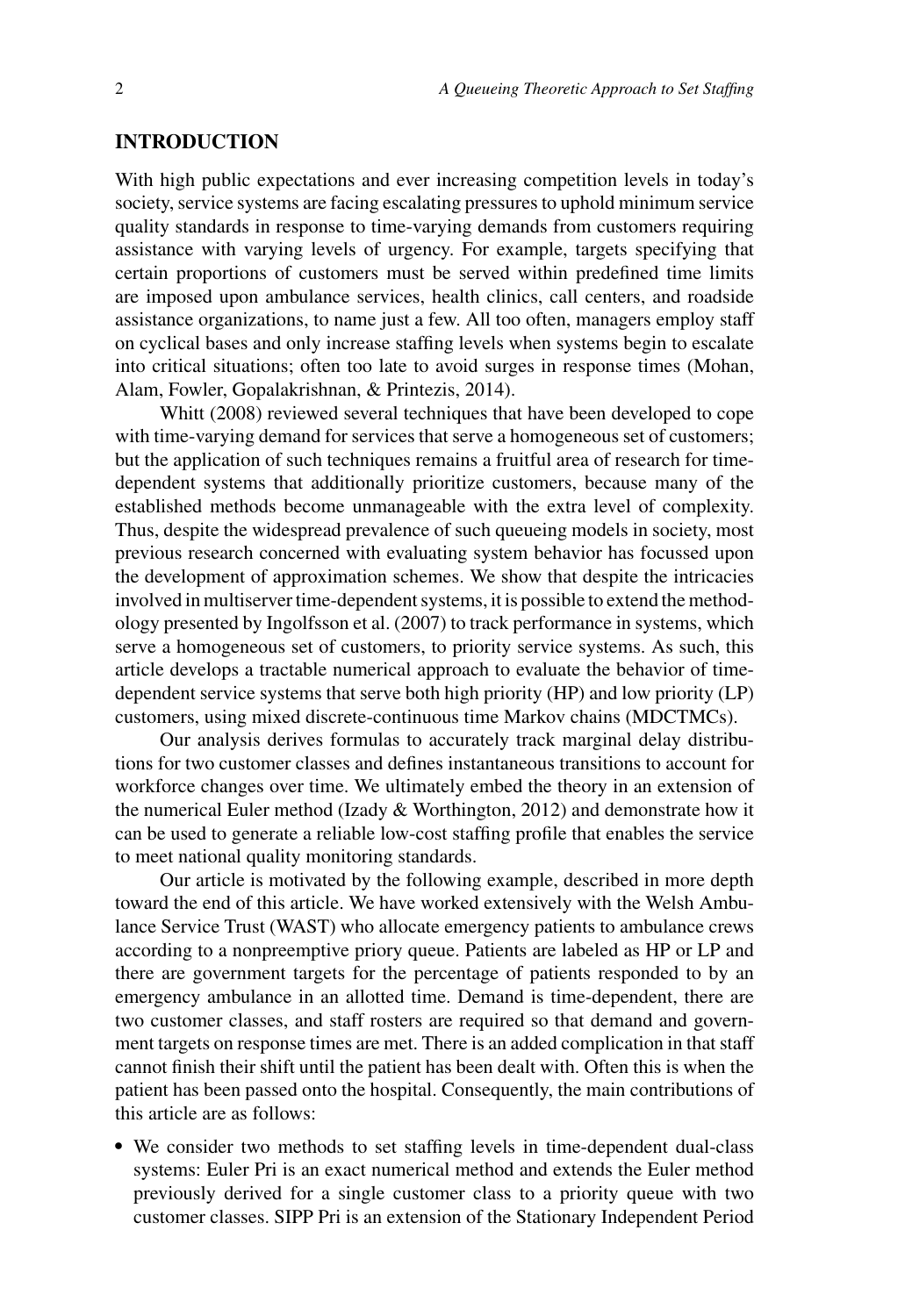by Period (SIPP) method to a priority queue with two customer classes. We benchmark the accuracy of the SIPP Pri approximations against the Euler Pri requirements to demonstrate the increased precision offered by our proposed numerical methodology.

- In extending the numerical methodology beyond its standard setup with a single customer class, we:
	- Present a tractable approach to accurately model the behavior of two customer classes in systems with time-varying arrival rates;
	- Define different shift boundary types and instantaneous transitions necessary to apply to the probability vectors tracking the composition of customers in the system to accurately track behavior at instants where minor modifications may be made to the workforce in line with peaks and troughs in demand (using "partial" shift boundaries) and at instants where the entire workforce turns over (using "full" shift boundaries);
	- Analytically determine the probability of excessive waits for two customer classes over time, with adjustments to correct for workforce changes throughout the day.
- The methodology we propose facilitates the generation of reliable minimum staffing recommendations that are relevant to a wide range of services called to deliver consistent quality despite varying demands, such as call centers and emergency departments, to name but a few.

The remainder of this article is organized as follows. Section "Related Literature" reviews the literature and section " $M(t)/M/s(t)/NPRP$  Systems" overviews  $M(t)/M/s(t)$  queueing systems with two customer classes and no preemption. In particular, we present the equilibrium equations that track the movement of customers through such facilities over time and define mappings that account for workforce adjustments when the overall number of servers (i) remains the same, (ii) increases, or (iii) decreases. Then, in section "Evaluation of the Excessive Wait Probability," we formally define the virtual waiting time distribution and outline how the probability of an excessive wait for two customer classes may be accurately tracked over time, taking account of various staffing changes as described earlier. Section "Numerical Approach (Euler Pri)" demonstrates how our newly proposed numerical theory may be ultimately embedded in Euler methodology in order to generate suitable low-cost staffing profiles, and section "Approximate Approach (SIPP Pri)" formally defines SIPP Pri—an approximate approach that extends the SIPP method to a priority queue with two customer classes. Data from WAST is used to benchmark the performance of SIPP Pri against Euler Pri in section "Illustrative Case Study," and it is found that SIPP Pri produces staffing levels that are often close to the Euler Pri recommendations, but not exact.

# **RELATED LITERATURE**

The task to deliver both low operating costs and high service quality is a fundamental challenge faced by managers of tertiary organizations, which is becoming ever more volatile as public expectations and competition between businesses are continually rising. Meeting these potentially conflicting objectives and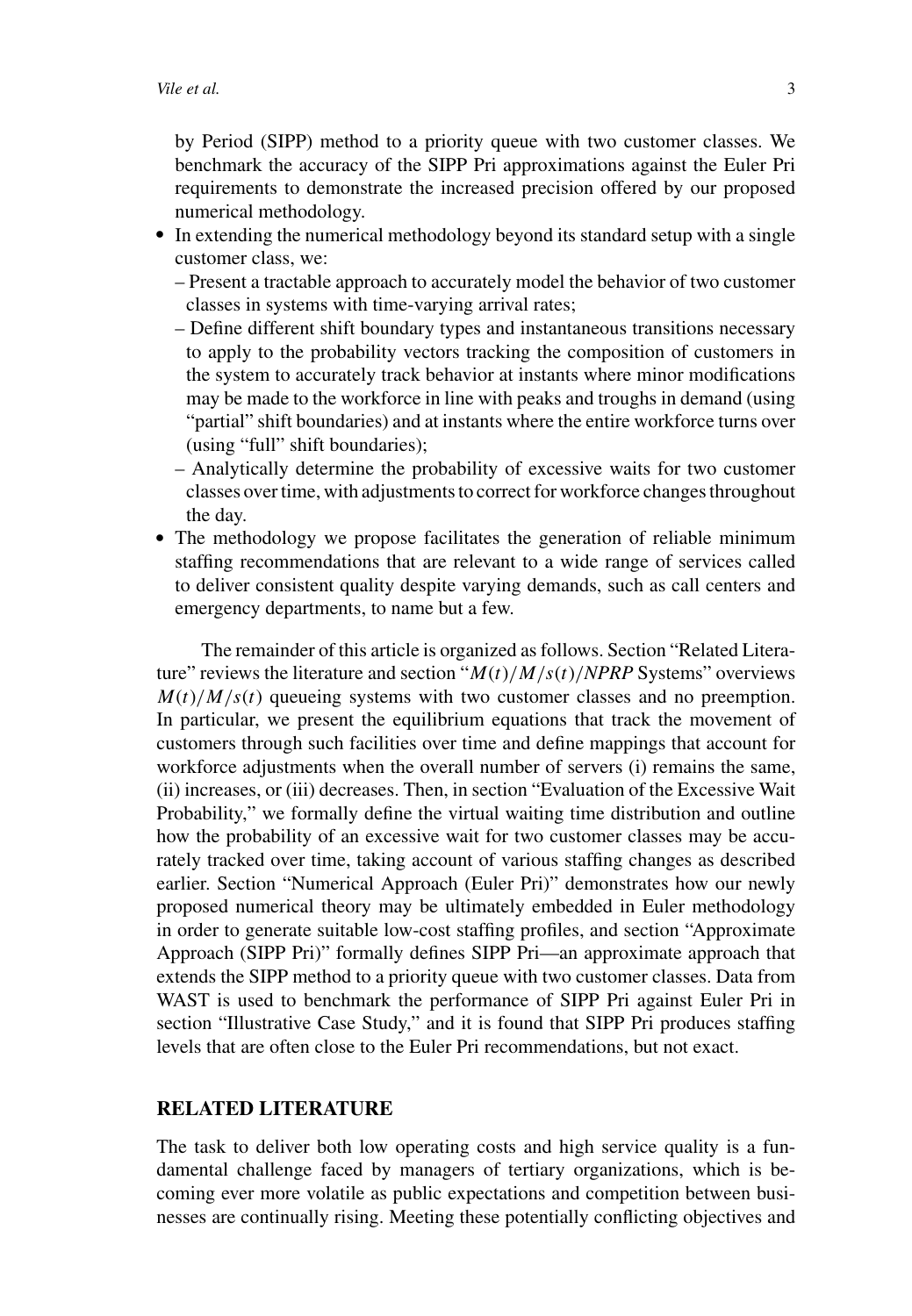ensuring that the right number of staff are scheduled to meet an uncertain, timevarying demand for service involves decisions about forecasting demand, acquiring capacity, and deploying resources (Askin, Armony, & Mehrota, 2007). The most current practice to optimize personnel scheduling follows the general approach originally provided by Buffa, Cosgrove, and Luce (1976), which recommends that the following steps be taken to roster employees: (i) forecast demand; (ii) convert demand forecasts into staffing requirements; (iii) schedule shifts optimally; and (iv) assign employees to shifts. This article considers various ways to perform step (ii), although we note that forecasting methods to achieve step (i) have previously been investigated for WAST in Vile, Gillard, Harper, & Knight (2012), and accordingly used to provide estimated demand levels to be input to the staffing methods considered within this article. Steps (iii) and (iv) are important, but outside the scope of this article.

We note that most prior approaches concerned with evaluating service quality within time-dependent priority service systems relate to delay probabilities or average waiting times, but for many services, the probability of a user waiting longer than a prespecified time interval before being served is a more common performance measure of interest (Ren & Zhou, 2008). Several organizations have devised targets that specify that this wait should be kept below a given threshold for a given proportion of customers. For example, WAST is expected to reach 60% of life-threatening incidents within 8 minutes and 95% of all other emergency calls within 14, 18, or 21 minutes, depending on the location of the incident (Welsh Government, 2012). Green and Soares (2007) have previously discussed how the virtual waiting time can be computed in time-dependent systems that serve a single class of customer, but despite the widespread prevalence of services seeking to manage both time-dependent and prioritized demands, equivalent formulas have not yet been developed for systems with two customer classes. This research extends the methodology presented in Green and Soares (2007) by demonstrating how the virtual waiting time for two customer classes may specifically be tracked over time, and calculated as a function of the state probabilities. It later proceeds to use the results to derive low-cost staffing profiles that comply with response time targets.

The SIPP approach has been considered to estimate the time-dependent behavior of *M*(*t*)*/M/s*(*t*)*/FIFO* queueing systems by several researchers (see Green, Kolesar, & Soares, 2001; Green, Kolesar, & Whitt, 2007; Dietz, 2011, and references within). The method approximately tracks performance levels over time by segmenting an entire period into a number of smaller consecutive independent periods and using the average arrival rate for each one as input to a series of stationary analyses. The task to extend SIPP to dual-class systems concerned with controlling excessive waiting times is however unfortunately complicated by the fact that closed-form expressions for the steady-state customer waiting time distribution are not available for two customer classes. It has nevertheless previously been considered to set staffing levels in a priority service system by Chen and Henderson (2001) (although the authors did not formally acknowledge their staffing approach as following SIPP methodology). In their investigation, Chen and Henderson (2001) incorporated an inversion of the Laplace-Stieltjes Transform (LST) to compute the probability of an excessive wait for HP customers originally proposed by Wagner (1997) along with an inequality they proposed to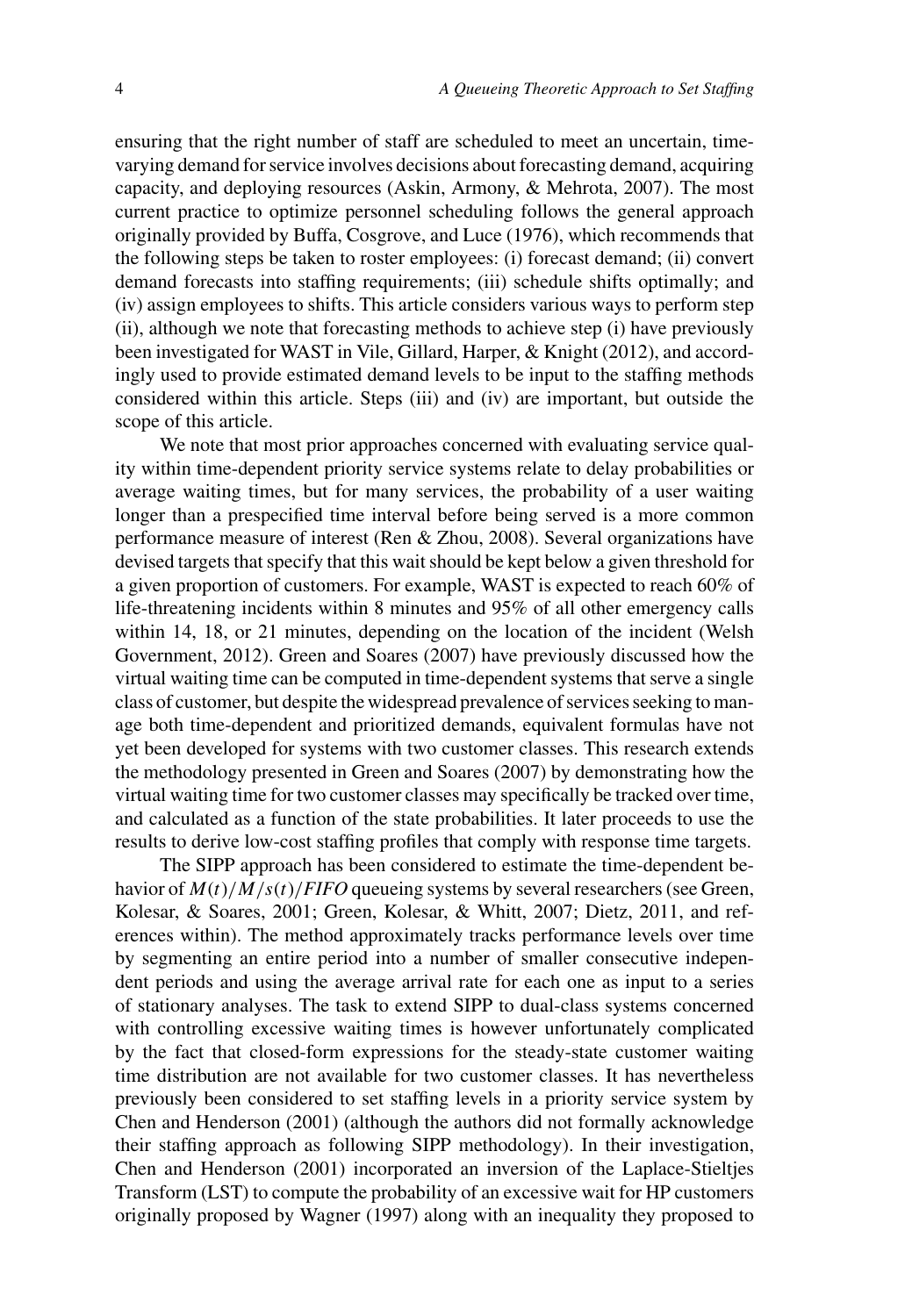provide a lower bound on the waiting tail probabilities for LP customers. The approximation method that we consider to set staffing levels in the closing sections of this article furthers the work of Chen and Henderson (2001) by formally describing the extension of the SIPP methodology to a format labeled as "SIPP Pri" and incorporating formulas that computes the probability that an LP customer experiences an excessive wait for service to be evaluated to a greater degree of accuracy.

In situations where the approximation approaches do not work well, numerical methods can offer more accurate insights of system behavior. Ingolfsson (2005) has previously shown that when the assumption of a homogeneous arrival rate is relaxed in a *M/M/s/FIFO* system and replaced by a piecewise function that may be modified (along with the number of servers), the system can be modeled as a MDCTMC. In particular, Ingolfsson (2005) investigated the influence of departing servers actions dealing with a single class of customer in MDCTMCs, further covering scenarios where servers may stop accepting customers  $\Delta t$  units before their shift is due to end. The study concluded that it is possible to model the evolution of such systems over time using a modified set of equilibrium equations, provided that instantaneous transitions are applied to the state probability vector denoting the probabilities of various numbers of customers present when workers start and end their shifts at predefined times, referred to as "shift boundaries" herein.

Prior research works have also stressed the importance of considering the effect of a departing server if they are providing service when they are scheduled to leave, because two main outcomes are possible in this situation: the server may either follow exhaustive discipline guidelines to first complete the service currently in operation and leave when it is accomplished, or he may leave instantaneously (operating under the nonexhaustive discipline) so the customer in service is rerouted to join the queue. Much early research assumed a nonexhaustive discipline (Bondi & Buzen, 1984; Ngo & Lee, 1990; Gail, Hantler, & Taylor, 1992; Feng, Kowada, & Adachi, 2001) but Ingolfsson (2005) revealed that the performance predictions resulting from the incorporation of this discipline can widely differ from that associated with exhaustive guidelines. Because the nonexhaustive discipline is rarely realistic when the customers are humans, we focus on the exhaustive service discipline in this article. Similarly to Ingolfsson (2005), we also assume a nonpreemptive priority (NPRP) queueing discipline: that is, a HP customer can move ahead of all LP customers waiting in the queue, but cannot preempt a nonpriority in service; because this policy is enforced by most call centers, Emergency Departments (EDs), and ambulance service providers.

The extent to which the research works described above can be applied to priority service systems is however limited, due to the extra level of complexity associated with prioritization rules. For this reason, the majority of research papers analyzing time-dependent priority queues have tended to focus on the long-run steady-state performance of the system (Gail, Hantler, & Taylor, 1988; Kao and Wilson, 1999). Although a novel matrix-analytic method to analyze the expected waiting time of two customer classes in multiple priority dual queues has recently been proposed by Zeephongsekul and Bedford (2006), their analysis is again restricted to scenarios where there is a single server and a consistent arrival rate.

The research contained within this article extends the methodology of Gail et al. (1988) to cover priority queueing systems and fuses it with the MDCTMC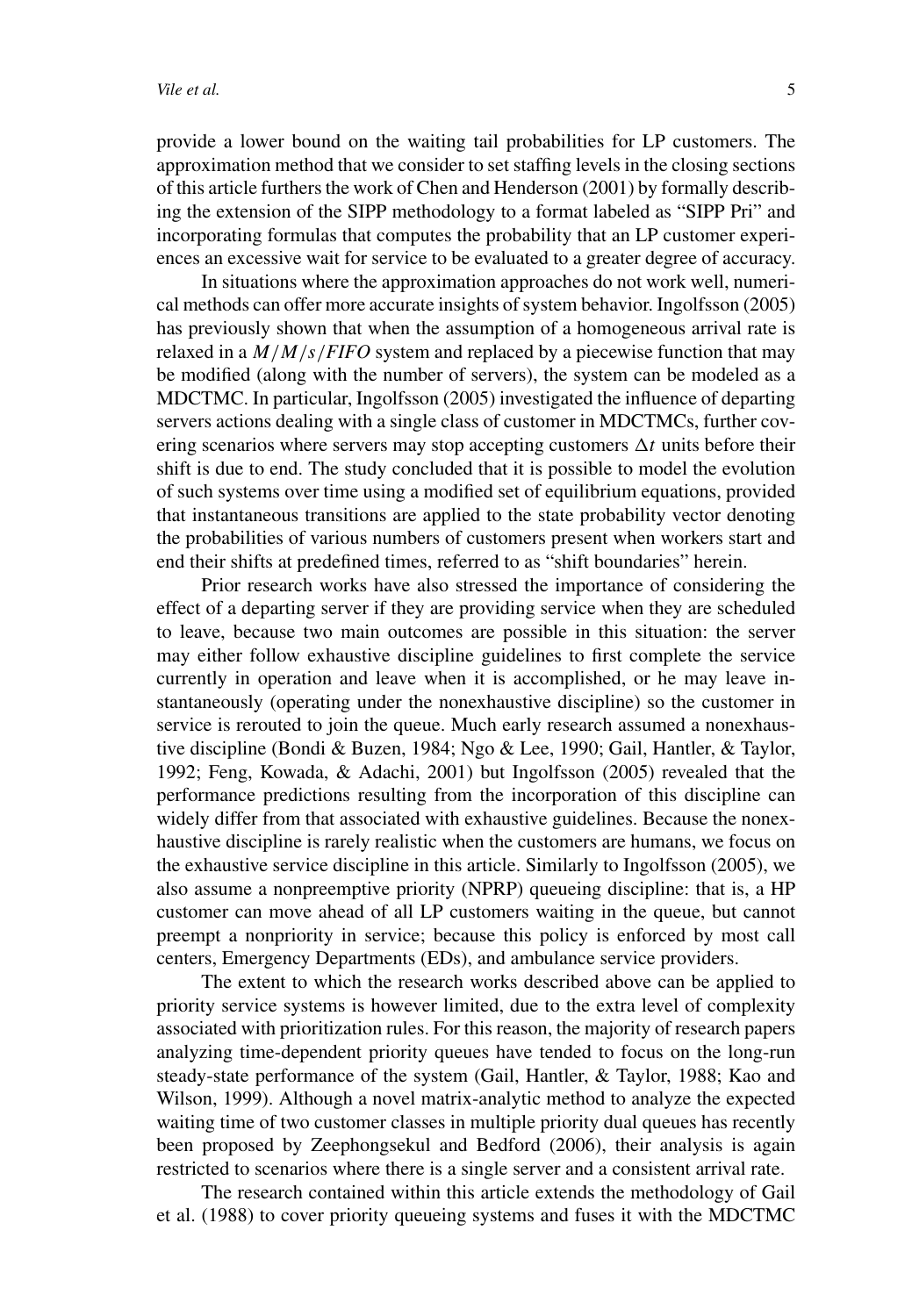approach introduced by Ingolfsson (2005) for *M*(*t*)*/M/s*(*t*) queues, in order to provide a tractable approach to track behavior in time-dependent priority queues. We importantly further define the corresponding instantaneous transitions necessary to correct for situations where (i) the entire workforce turns over at truly exhaustive "*full*" shift boundaries, and (ii) only minor changes are made to the workforce, at instants we coin "*partial*" shift boundaries (i.e., instants where small adjustments are made to the staffing function to more closely align capacity with peaks and troughs in demand). Both sets of shift boundaries are formally defined in section " $M(t)/M/s(t)/NPRP$  Systems."

The principal advantages of our numerical approach to track system performance over simulation and approximation methods is that in addition to providing rigorous results, it is easily generalizable and can be used to accurately model any priority service system serving two categories of customers subject to demand that cannot be backlogged, is heavily time-dependent, and highly variable.

# *M***(***t***)***/M/s***(***t***)***/NPRP* **SYSTEMS**

We first describe how we model the  $M(t)/M/s(t)/NPRP$  system with two customer classes and an exhaustive service discipline as a MDCTMC. Our model assumes that HP customers arrive according to an inhomogeneous Poisson process with mean rate  $\lambda_H(t)$  at time *t* and LP customers arrive with rate  $\lambda_L(t)$ , so the rate of customers arriving for service at time *t* is  $\lambda(t) = \lambda_H(t) + \lambda_L(t)$ . Both sets of customers are served by one of*s*(*t*) servers and processed according to NPRP discipline guidelines, meaning that servers may only attend LP customers if there are no HP customers in the queue. However, once they begin serving a LP customer, they cannot be reassigned to a HP customer until they complete their current service. Service times are independently and identically distributed (not class-dependent) with mean time  $\frac{1}{\mu}$  and all servers have identical capabilities. They operate under the exhaustive service discipline, and if multiple servers are available to process a job, each available server has an equal probability of taking on this job.

For the purpose of this research, we assume that  $\mu(t) = \mu$ , for all *t*. The assumption is fairly realistic because the service rate generally varies more slowly than the arrival rate (Ingolfsson, Akhmetshina, Budge, Li, & Wu, 2007) and commonly used in the literature for tractability.

In the formulas presented to analyze the system below, *i* and *j* represent the number of HP and LP customers in service, respectively; and *h* and *l* are used to denote the number of HP and LP customers in the queue. Hence, the inequalities *i, j, h, l*  $\geq 0$  and *i* + *j*  $\leq$  *s*(*t*) must hold at all times. In cases where it is relevant to track the total number of customers in the system, *n* is used to represent the cumulative total of HP and LP customers.

In order to accurately track the movement of all customers through the system, it is necessary to compute the number of customers of types *i, j, h,* and *l* in the system over time, represented by the quadruple  $S = (i, j, h, l)$ . Following the methodology presented by Gail et al. (1988), it is easily shown that the description of this state space quadruple  $S = (i, j, h, l)$  may be reduced to

 $S = (i, j)$  if at least one server is idle (as both *h* and *l* must both be null, because there will be no customers in the queue)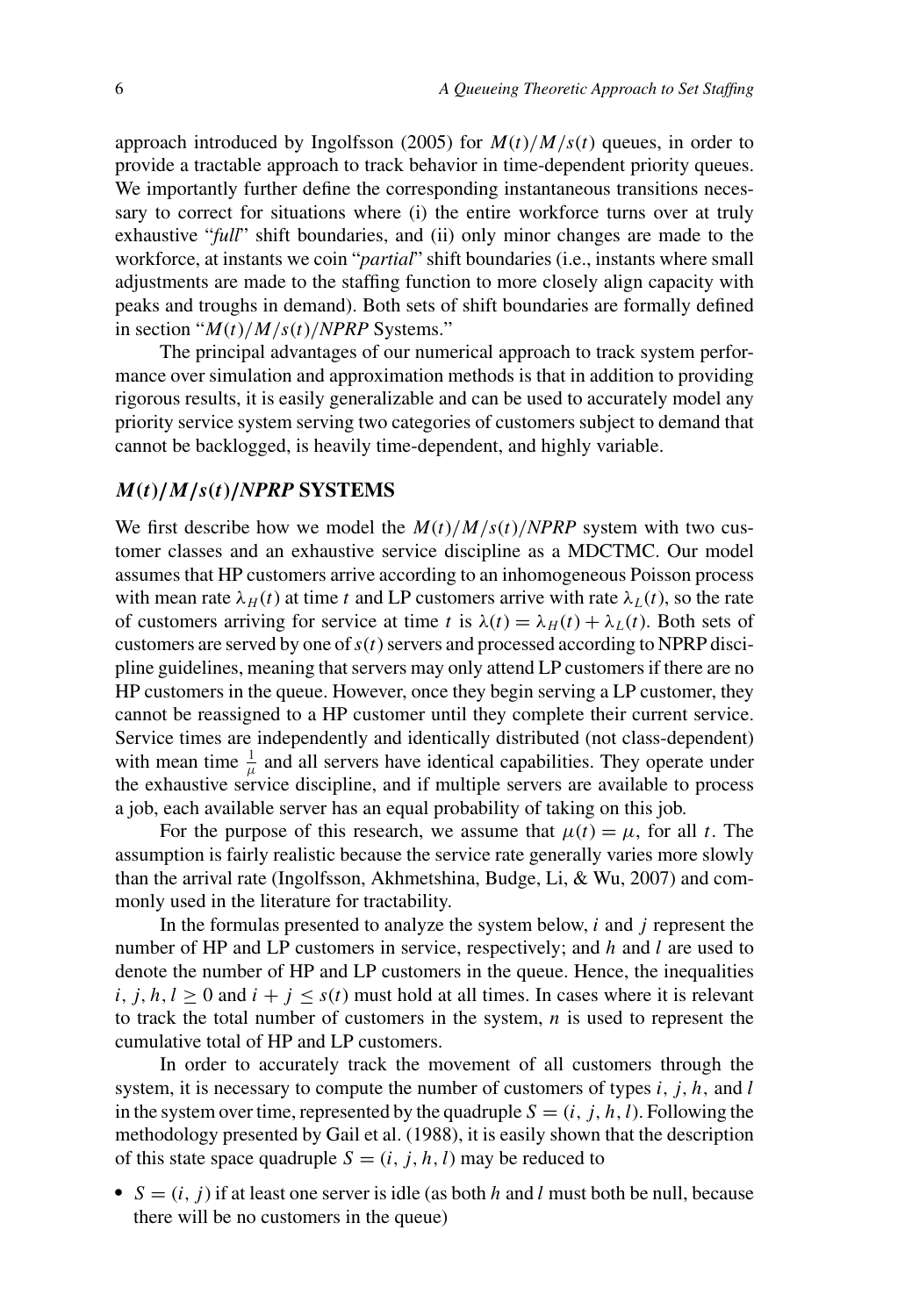$S = (i, h, l)$  if all servers are busy (because *j* may be derived from the description of the other parameter values)

As such, this convenient notation simplifies the state space description and increases the computational efficiency of a numerical solver to track system behavior over time.

The equilibrium equations that define the evolution of the system are well known for *M/M/s/FIFO* queues (Gross & Harris, 1998). When the assumption of a homogeneous arrival rate is relaxed and replaced by a piecewise function, the equilibrium equations may be modified (replacing  $\lambda$  with  $\lambda(t)$ ) and solved numerically to model the progression of the system over time (Izady, 2010). In our representation of the system as a MDCTMC, we consider  $t_z$ ,  $z = 1, 2, ...$  to be the set of predefined shift boundaries in the service system and assume that during each interval  $(0, t_1)$ ,  $(t_1, t_2)$ , ... the system operates in a steady-state condition (so continuous-time Markov chains may be used to model the equilibrium equations). We revise the demand rate in a stepwise fashion and allow the workforce to change at the shift start and end points,  $t<sub>z</sub>$ , in response to the time-varying arrival rate. Thus, at time points  $t<sub>z</sub>$  the system behaves as a discrete time Markov chain, and like a continuous time Markov chain between these instants.

Using the notation:

$$
P(i, h, l)(t)
$$
 = Prob {*i* HP in service, *h* HP in queue, *l* LP in queue and all servers busy at time *t*},

 $P(i, j)(t) =$  Prob  $\{i \text{ HP in service and } j \text{ LP in service, no customers in the }\}$ queue and at least one server idle at time *t*}*,*

we extend the methodology outlined by Gail et al. (1988) to define equilibrium equations for priority service systems, where time-variable and stochastic demand is served by a time-varying number of servers,*s*(*t*), in order to maintain a consistent level of service throughout the period of service operation.

The equilibrium equations for the case where at least one server is idle (i.e.,  $i + j < s(t)$ ) are

$$
(\lambda(t) + (i + j)\mu)P(i, j)(t) = \lambda_H(t)P(i - 1, j)(t) + \lambda_L(t)P(i, j - 1)(t) + (i + 1)\mu P(i + 1, j)(t) \text{ for } 0 < i, 0 < j + (j + 1)\mu P(i, j + 1)(t), \text{ and } i + j < s(t) (\lambda(t) + i\mu)P(i, 0)(t) = \lambda_H(t)P(i - 1, 0)(t) + (i + 1)\mu P(i + 1, 0)(t) + \mu P(i, 1)(t), \text{ for } 0 < i < s(t) (\lambda(t) + j\mu)P(0, j)t) = \lambda_L(t)P(0, j - 1)(t) + (j + 1)\mu P(0, j + 1)(t) + \mu P(1, j)(t), \text{ for } 0 < j < s(t) \lambda(t)P(0, 0)(t) = \mu P(1, 0)(t) + \mu P(0, 1)(t), \text{ otherwise.}
$$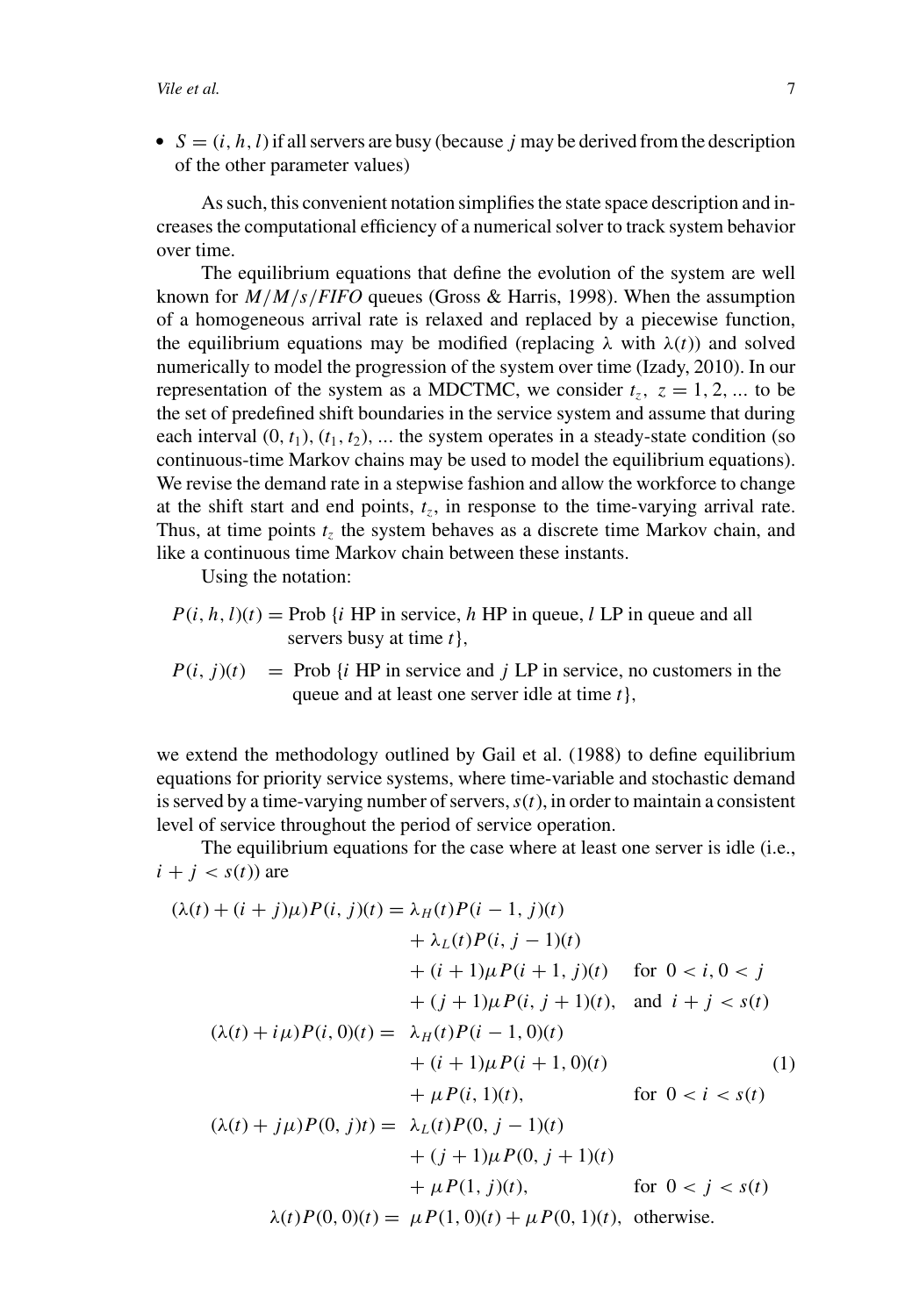For states in which all servers are busy, and only LP customers are in service  $(i.e.,  $i = 0$ ), the equations presented in (1) become:$ 

$$
(\lambda(t) + s(t)\mu)P(0, h, l)(t) = \lambda_H(t)P(0, h - 1, l)(t)
$$
  
+  $\lambda_L(t)P(0, h, l - 1)(t)$ , for  $0 < h, 0 < l$   

$$
(\lambda(t) + s(t)\mu)P(0, h, 0)(t) = \lambda_H(t)P(0, h - 1, 0)(t)
$$
 for  $0 < h$   

$$
(\lambda(t) + s(t)\mu)P(0, 0, l)(t) = \lambda_L(t)P(0, 0, l - 1)(t)
$$
  
+  $s(t)\mu P(0, 0, l + 1)(t)$   
+  $\mu P(1, 0, l + 1)(t)$ , for  $0 < l$   

$$
(\lambda(t) + s(t)\mu)P(0, 0, 0)(t) = s(t)\mu P(0, 0, 1)(t)
$$
  
+  $\mu P(1, 0, 1)(t)$   
+  $\lambda_L(t)P(0, s(t) - 1)(t)$ , otherwise.

If all servers are busy and at least one HP and LP customer is in service (i.e.,  $0 < i < s(t)$ :

$$
(\lambda(t) + s(t)\mu)P(i, h, l)(t) = \lambda_H(t)P(i, h - 1, l)(t) + \lambda_L(t)P(i, h, l - 1)(t) + i\mu P(i, h + 1, l)(t) + (s(t) - i + 1) \times \mu P(i - 1, h + 1, l)(t), \qquad \text{for } 0 < h, 0 < l (\lambda(t) + s(t)\mu)P(i, h, 0)(t) = \lambda_H(t)P(i, h - 1, 0)(t) + i\mu P(i, h + 1, 0)(t) + (s(t) - i + 1) \times \mu P(i - 1, h + 1, 0)(t), \qquad \text{for } 0 < h (\lambda(t) + s(t)\mu)P(i, 0, l)(t) = \lambda_L(t)P(i, 0, l - 1)(t) + i\mu P(i, 1, l)(t) + (s(t) - i + 1)\mu P(i - 1, 1, l)(t) + (s(t) - i)\mu P(i, 0, l + 1)(t) + (i + 1)\mu P(i + 1, 0, l + 1)(t), \qquad \text{for } 0 < l (\lambda(t) + s(t)\mu)P(i, 0, 0)(t) = i\mu P(i, 1, 0)(t) + (s(t) - i + 1)\mu P(i - 1, 1, 0)(t) + (s(t) - i + 1)\mu P(i - 1, 1, 0)(t) + (s(t) - i)\mu P(i, 0, 1)(t) + (i + 1)\mu P(i + 1, 0, 1)(t) + \lambda_H(t)P(i - 1, s(t) - i)(t), \qquad \text{otherwise.}
$$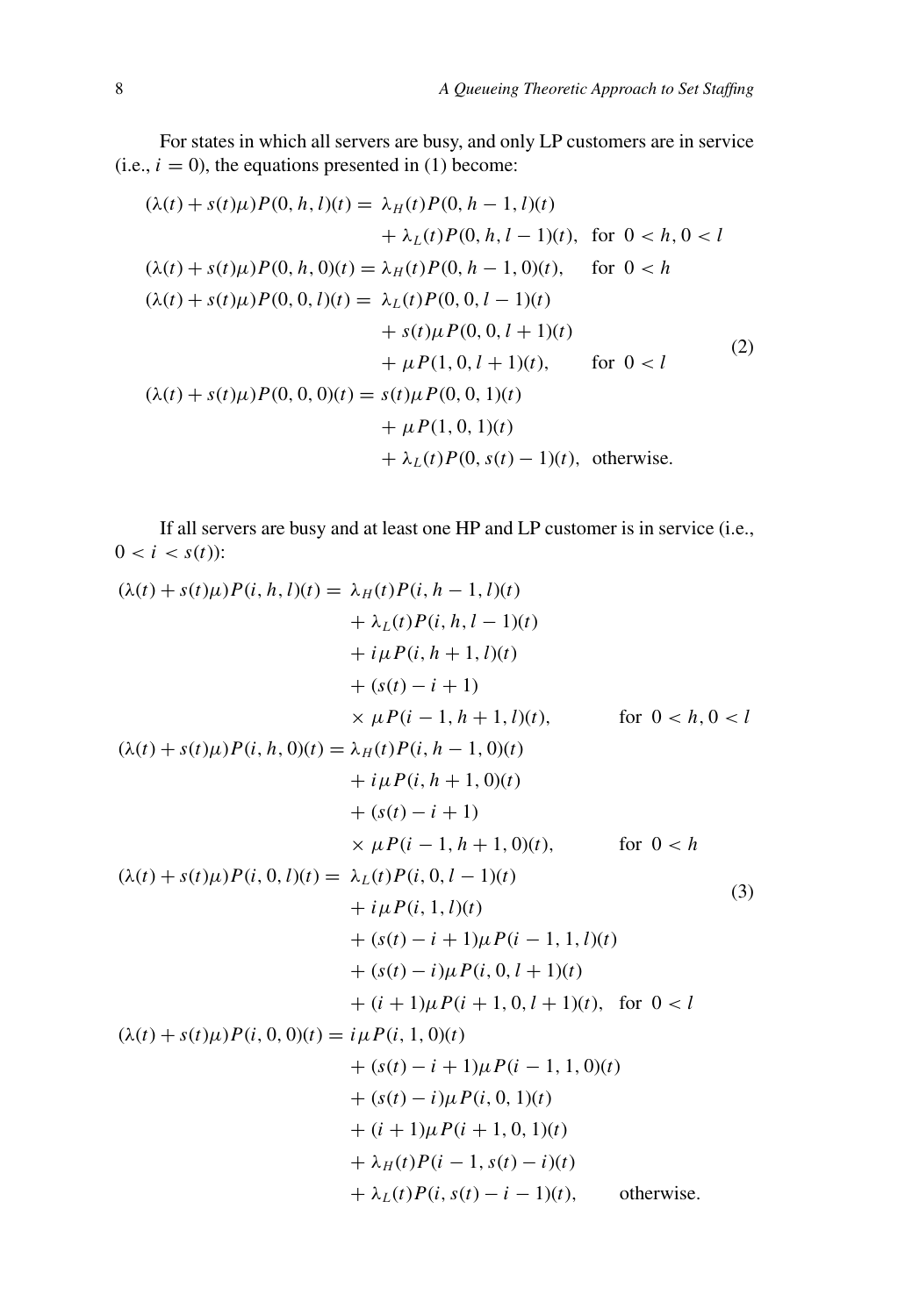Finally, if all servers are busy, and only HP customers are in service (i.e.,  $i = s(t)$ , the equilibrium equations are

$$
(\lambda(t) + s(t)\mu)P(s(t), h, l)(t) = \lambda_H(t)P(s(t), h - 1, l)(t) + \lambda_L(t)P(s(t), h, l - 1)(t) + s(t)\mu P(s(t), h + 1, l)(t) \quad \text{for } 0 < h + \mu P(s(t) - 1, h + 1, l)(t), \quad \text{and } 0 < l (\lambda(t) + s(t)\mu)P(s(t), h, 0)(t) = \lambda_H(t)P(s(t), h - 1, 0)(t) + s(t)\mu P(s(t), h + 1, 0)(t) + \mu P(s(t) - 1, h + 1, 0)(t), \quad \text{for } 0 < h (\lambda(t) + s(t)\mu)P(s(t), 0, l)(t) = \lambda_L(t)P(s(t), 0, l - 1)(t) + s\mu P(s(t), 1, l)(t) + \mu P(s(t) - 1, 1, l)(t), \quad \text{for } 0 < l (\lambda(t) + s(t)\mu)P(s(t), 0, 0)(t) = s(t)\mu P(s(t), 1, 0)(t) + \mu P(s(t) - 1, 1, 0)(t) + \lambda_H P(s(t) - 1, 0)(t), \quad \text{otherwise.}
$$

The probabilities of the various combinations of HP and LP customers in the system fluctuate during each interval  $(0, t_1)$ ,  $(t_1, t_2)$ , ... according to the above equations, but the complicating factor is how these probabilities evolve at shift boundaries, where the arrival rates and number of servers on duty are permitted to change. For example, if  $(P(i, h, l)(t))$  represents the vector  $(P(0, 0, 0)(t), P(1, 0, 0)(t), P(1, 1, 0)(t), \ldots)$ , then at shift boundaries (i.e., time points where  $t = t<sub>z</sub>$ ), the vector is subject to an instantaneous transition  $(P(i, h, l)(t)) = (P(i, h, l)(t))^{-}B(t)$ , where  $(P(i, h, l)(t))^{-} =$  $\lim_{r \to t} (P(i, h, l)(r))$  (i.e., the probability vector immediately before the shift boundary) and  $B(t)$  is a probability matrix.

We extend the approach followed by Ingolfsson (2005) to track behavior within priority service systems and present adjustments to account for various workforce changes at different types of shift boundaries, namely:

- A full shift boundary: These boundaries mark the set times at which predefined shifts (e.g., morning, afternoon, night) finish. It is assumed that "all" staff leave at the end of this shift and are replaced by an entirely new set of staff in the following shift.
- A partial shift boundary: This type of boundary occurs at instants at which the number of servers is permitted to change, say at the end of every hourly period. At a partial shift boundary, it is assumed that the same servers are employed if the equivalent number (or more) are required for the following period. If more staff are required, these work alongside the existing servers for as many hourly periods as needed. However, if fewer staff are needed, the probability that a particular server is selected to leave is independent of whether they are busy or idle at that time point, because customers are assigned to servers at random. A further benefit of the partial boundary is that it may be applied to determine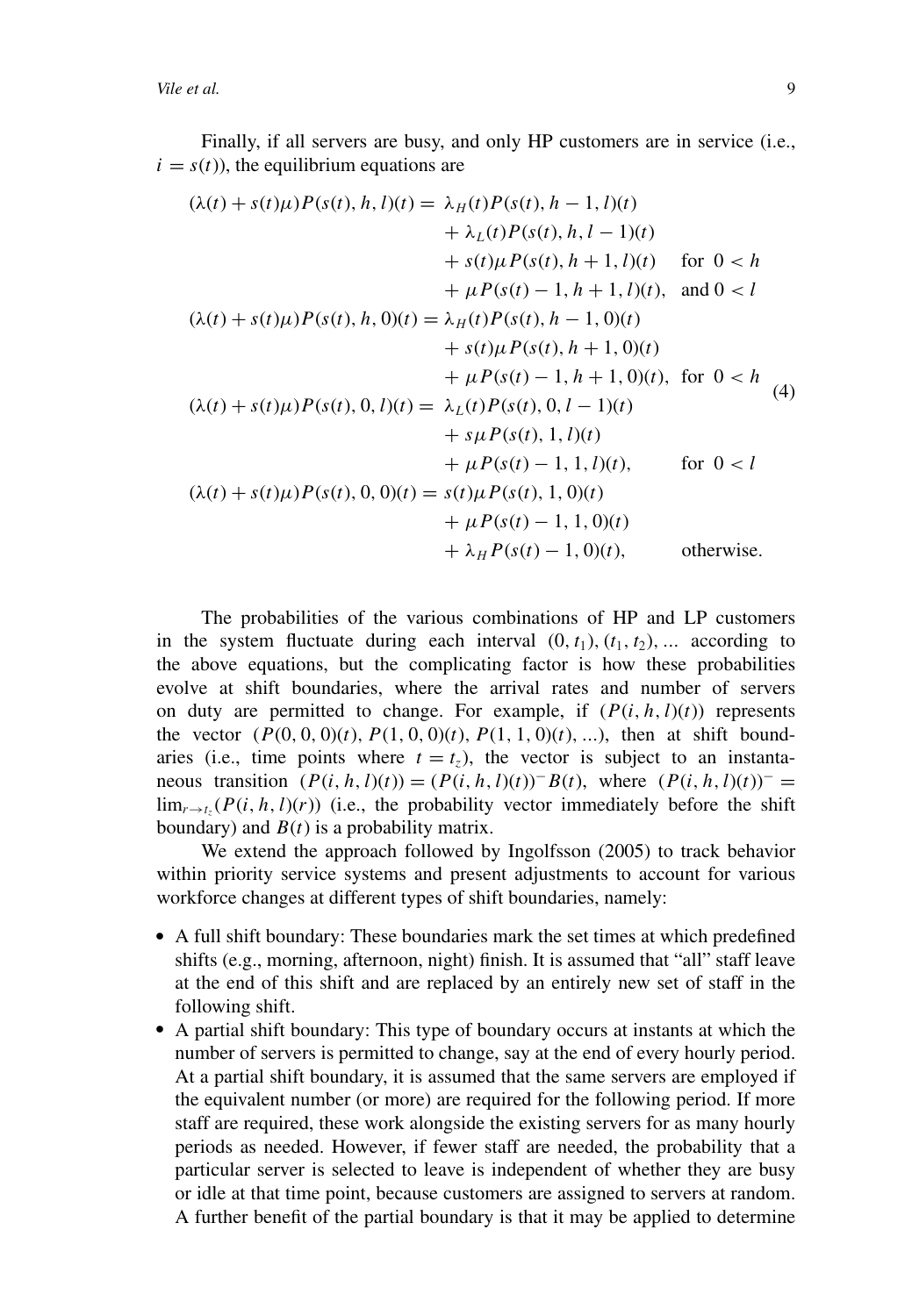minimum staffing levels for short periods to maintain an acceptable service quality throughout the day, assuming that shifts are permitted to overlap and be carefully selected such that the number of staff employed may be flexed up and down to exactly match the minimum number required in each short period.

Under exhaustive guidelines, all servers that are busy when scheduled to leave, continue serving the customers they are currently dealing with until they complete their service—thus all customers being attended to by such servers at the shift boundary are consequently "ejected" from the system (i.e., no longer mathematically recognized as being present) as they no longer require the assistance of a resource scheduled to work, although in reality they continue to receive assistance from servers working beyond their scheduled departure times. Concurrently, the servers scheduled to work in the next period begin attending to customers waiting in the queue. Because the staff working beyond their scheduled departure time are assumed to continue serving customers concurrently with the new servers, this research implicitly assumes that resource shortages never surface, that is, sufficient equipment is available for both staff sets to operate simultaneously.

In order to capture the effect of workforce changes, it is necessary to apply instantaneous transitions to the state probabilities  $P(i, j)(t)$  and *P*(*i*, *h*, *l*)(*t*)  $\forall i$ , *j*, *h*, *l*  $\geq$  0 and *i* + *j*  $\leq$  *s*(*t*) over each type of shift boundary. In the case of a partial boundary, the transition further depends on if servers are busy when scheduled to leave. In the mappings and probability matrices we define for this purpose below,  $s(t)^{-}$  and  $s(t)^{+}$  to denote the number of servers on duty for the shifts preceding and following the boundary, respectively.

# **Mappings of State Probability Vectors across Full Shift Boundaries**

At the end of a planning period bordered by a full shift boundary, all customers in service are ejected from the system under exhaustive discipline rules; thus the probability vector mappings are identical for all adjustments made to the number of servers on servers on duty (i.e., independent of whether this number increases, decreases or remains the same). The new servers begin serving the customers in the queue at the immediate commencement of their shift, so all customers at the front of the queue move into service.

In our description of the transitions, we impose a limit *G* on the number of customers considered in the system to aid the application of numerical methods to solve the equations by reducing the infinite set of equilibrium equations to a finite set (Kao & Narayanan, 1990). Recalling that LP customers are only served when a server becomes free if there are no HP customers in the queue, then:

- The new number of HP customers in service, *i*, after the boundary might arise from there being any number between 0 (if all servers were previously busy serving LP customers) and  $s(t)$ <sup>-</sup> (if all servers were previously busy serving HP customers) HP customers present before the boundary;
- The new number of HP customers in the queue, *h*, equals the number of HP customers in the queue before the boundary plus any who might move into service; and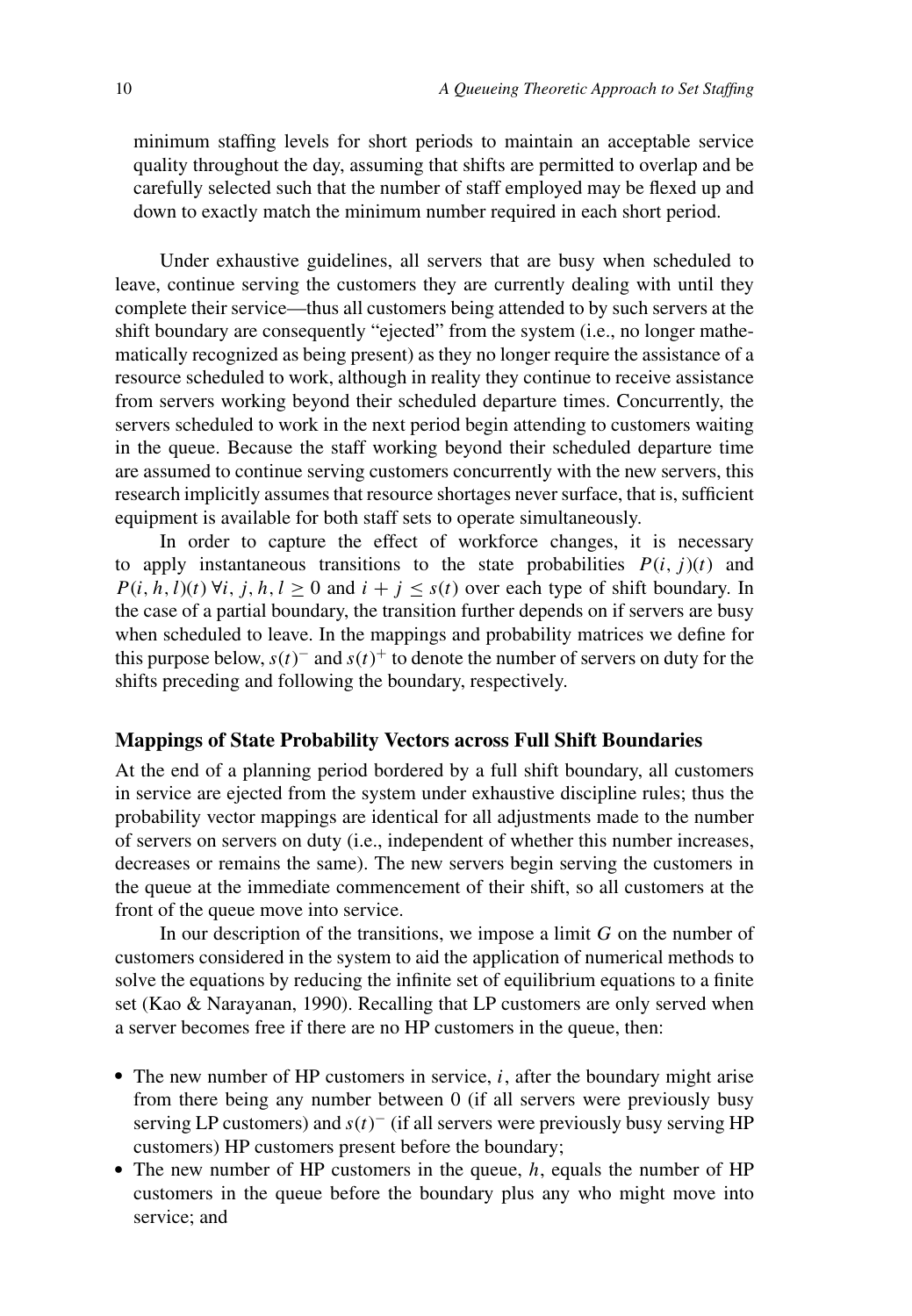- The new number LP customers in the queue, *l*, equals the number of LP customers in the queue before plus any who might move into service.

Hence, the mappings that define the instantaneous transitions of the probability vectors may be expressed as follows:

For  $0 \le h + l + s(t)^{+} \le G, i \le s(t)^{+}$  (if  $i = s(t)^{+}$  then  $P(i, h, l)(t)$  is only defined for  $h = 0$ :

$$
P(i, h, l)(t) = \sum_{u=0}^{s(t)^{-}} P(u, h+i, l+(s(t)^{+}-i))(t)^{-},
$$
\n(5)

and the transitions for the dual state vectors, defined for the case where  $i + j <$  $s(t)^+$  are

for 
$$
i + j = 0
$$
:  
\n
$$
P(i, j)(t) = \sum_{u=0}^{s(t)^{-}} P(u, 0, 0)(t)^{-} + \sum_{u=0}^{s(t)^{-}-1} \sum_{q=0}^{s(t)^{-}-1-q} P(u, q)(t)^{-};
$$
\nfor  $0 < i + j < s(t)^{+}$ :  
\n
$$
P(i, j)(t) = \sum_{u=0}^{s(t)^{-}} P(u, i, j)(t)^{-}.
$$
\n(6)

Due to the way in which the artificial limit *G* is placed on the number of customers considered within the system to allow computation of the solution in reasonable time, there will be some cases where the revised probability vectors will be assigned zero values (e.g., if  $h + l + s(t)^{-} > G$  then  $P(i, h, l)(t)^{-}$  will not be defined).

# **Mappings of State Probability Vector across Partial Shift Boundaries**

The transitions are more complex to define in the case of a partial boundary, as it becomes necessary to account for the actions of departing servers. In the case where the number of servers remains the same or is increased, the probability vectors require little or no modification, because the same set of staff are assumed to work both shifts (thus each server may continue working without disruption). The only potential modification that needs to be accounted for by a mapping is the movement of customers from the head of the queue into service that receive service from any additional employees who join the team at the shift boundary. However, if the number of servers is reduced over the shift boundary, the behavior of the system is additionally dependent on the current occupation of the servers who are selected to leave. Thus, the precise mappings necessary for each of the three scenarios are separately defined in cases (A)–(C) below.

## *Case (A): Number of servers remains the same*

If the number of servers on duty over two consecutive shifts remains consistent, then the Markov process evolves as a continuous time Markov chain, as each server is available to work at all times across the shifts. Thus, all probability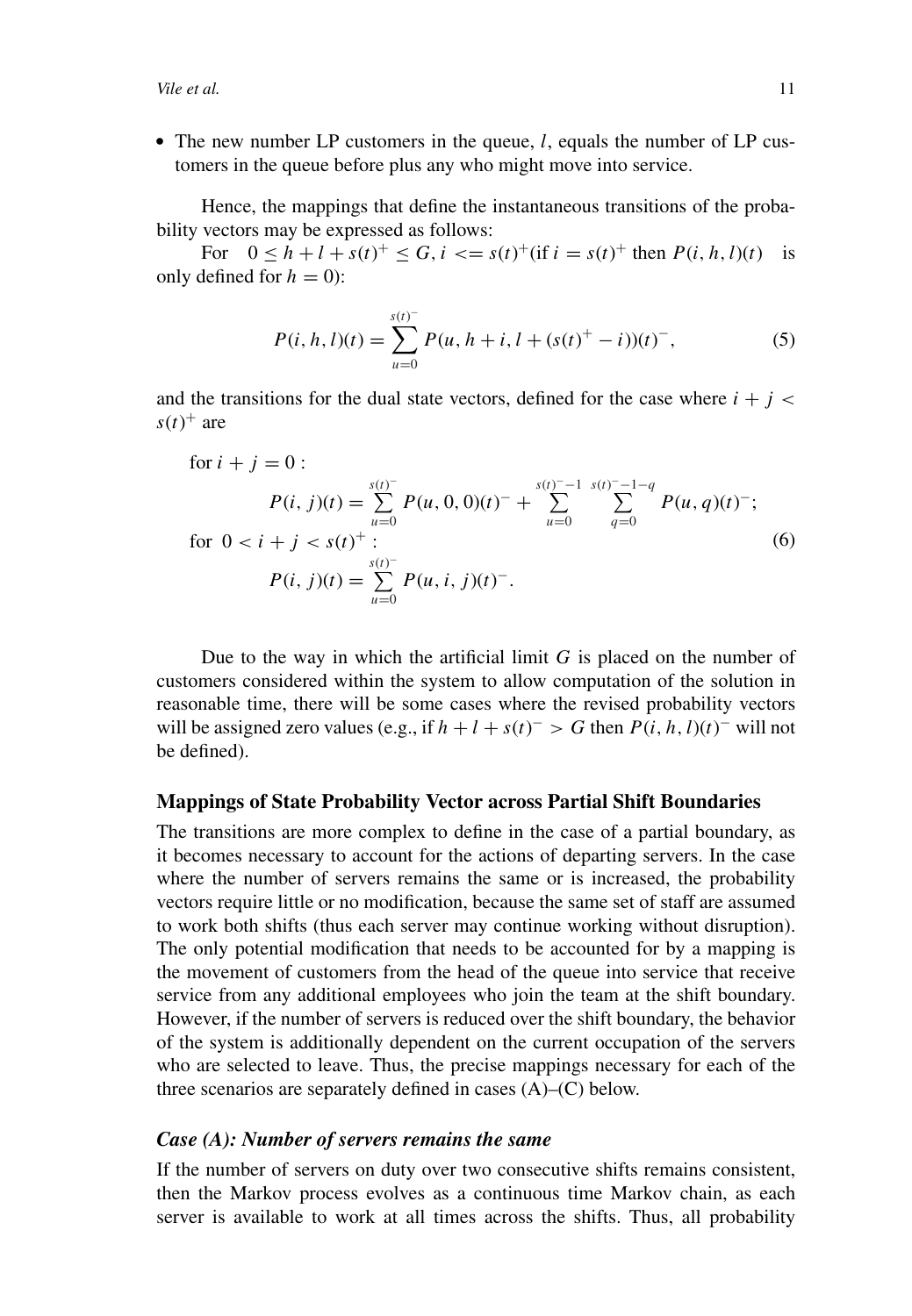vectors remain identical across the shift boundary, and may be defined as follows:

$$
P(i, h, l)(t) = P(i, h, l)(t)^{-} \quad \text{for } 0 \le i \le s(t)^{+}, 0 \le h + l + s(t)^{+} \le G,
$$
  
\n
$$
P(i, j)(t) = P(i, j)(t)^{-} \quad \text{for } 0 \le i + j < s(t)^{+}.
$$

#### *Case (B): Number of servers is increased*

For the case where more servers are supplied in the period following a partial shift boundary, vector mappings are required to account for the fact that customers at the front of the queue move into service to be attended to by the additional servers who commence their duty at time *t*. Using  $s_c = (s(t)^+ - s(t)^-)$  to represent the change in the number of servers, which in case B will always be positive; the instantaneous transitions may be defined for the triple state probability vector as:

For 
$$
i = s(t)^{+}
$$
,  $0 \le h + l + s(t)^{+} \le G$ :  
\n
$$
P(i, h, l)(t) = P(i - s_c, h + s_c, l)(t)^{-}.
$$
\nFor  $i < s(t)^{+}$ ,  $0 \le l + s(t)^{+} \le G$ :  
\n
$$
P(i, 0, l)(t) = \sum_{u = \max(0, i - s(t)^{-})}^{\min(i, s_c)} P(i - u, u, l + s_c - u))(t)^{-}.
$$
\n(8)  
\nFor  $s_c \le i < s(t)^{+}$ ,  $0 < h, 0 \le h + l + s(t)^{+} \le G$ :  
\n
$$
P(i, h, l)(t) = P(i - s_c, h + s_c, l)(t)^{-}.
$$

Concurrently the dual state space probability vectors remain identical, except for extra states which may arise if the number of customers in the queue is less than the quantity of additional servers joining at the boundary. Thus, for  $0 < i + j <$  $s(t)^+$ :

For 
$$
i + j < s(t)^{-}
$$
:  
\n
$$
P(i, j)(t) = P(i, j)(t)^{-}.
$$
\nFor  $i + j = s(t)^{-}$ :  
\n
$$
P(i, j)(t) = P(i, 0, 0)(t)^{-}.
$$
\nFor  $s(t)^{-} < i + j < s(t)^{+}$ :  
\n
$$
P(i, j)(t) = \sum_{u = max(0, i - s(t)^{-})}^{min(i, s_c, i + j - s(t)^{-})} P(i - u, u, i + j - s(t)^{-} - u)(t)^{-}.
$$
\n(9)

## *Case (C): Number of servers is reduced*

In our analysis, we assume that customers are randomly assigned to servers and the probability that each server is selected to leave at the boundary of an interval is independent of whether they are busy or idle; thus, following a similar argument to that presented in Ingolfsson (2005), it is clear that that the number of customers ejected follows a hypergeometric distribution (Johnson, Kotz, & Kemp, 1993). However, in order to approximate the likelihood that a departing server is serving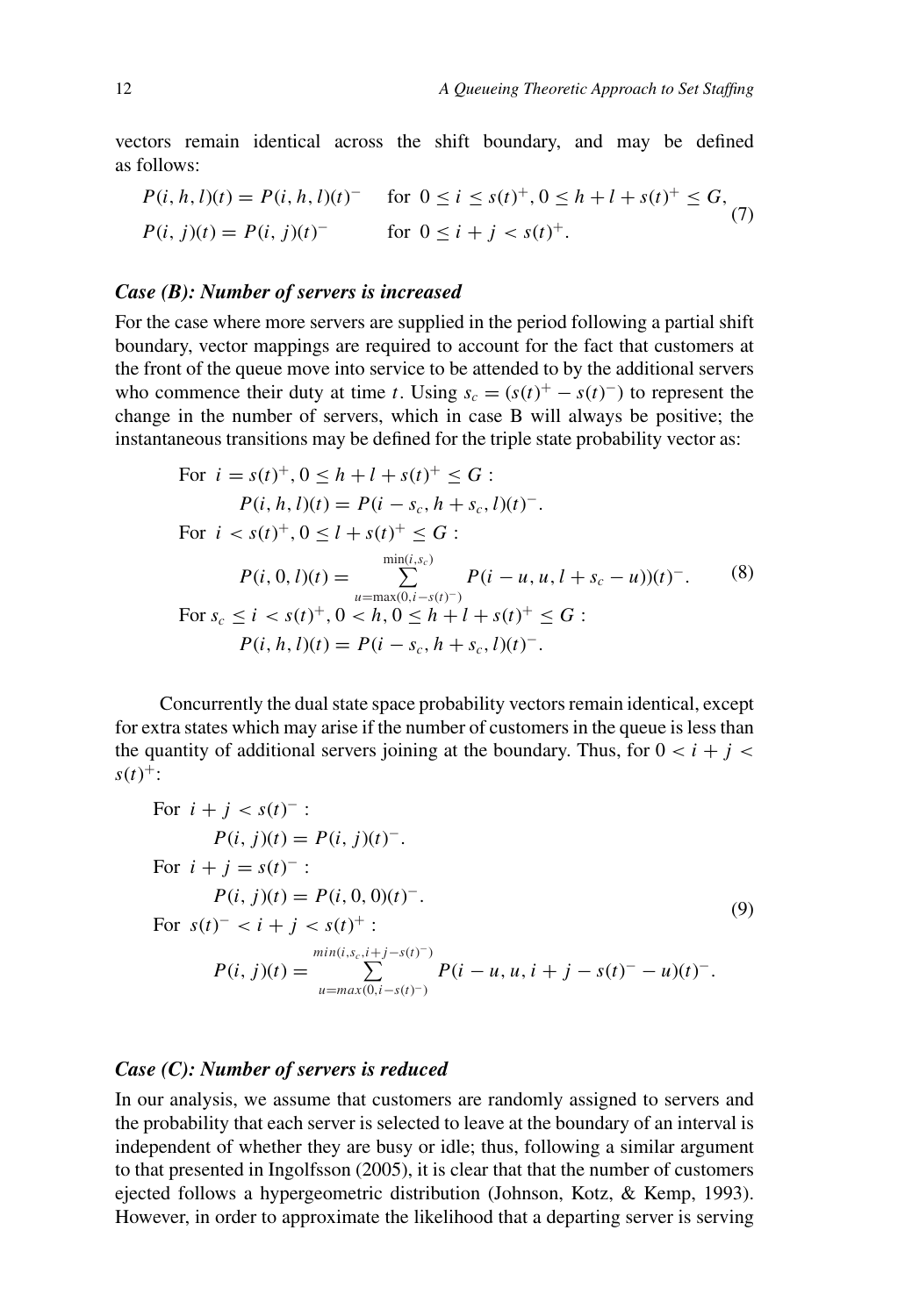an HP or LP customer, then after initially calculating the probabilities of various numbers of busy servers departing (equivalent to the total number of customers ejected) using a specific hypergeometric distribution, we perform additional calculations to compute the various compositions of HP and LP customers that could comprise this total quantity.

Recalling that  $s(t)^{-}$ , *i* and *j* denote the number of servers on duty, HP customers in service and LP customers in service *before* the shift boundary, respectively; and letting *δn* represent the total number of customers ejected from system and *δs* represent the total number of servers leaving at shift boundary; then the probability that *δi* HP customers are ejected from the system is defined for

$$
\max(0, i + j -s(t)^+) \le \delta n \le \min(\delta s, i + j)
$$
  
and 
$$
\max(0, \delta n - j) \le \delta i \le \min(\delta n, i),
$$

and given by

$$
\varphi(\delta n; \delta i; s(t)^-, i+j, i) = \frac{{\binom{i+j}{\delta n}} {\binom{s(t)^- - i - j}{\delta s - \delta n}}}{\binom{s(t)^-}{\delta s}} \times \frac{{\binom{i}{\delta i}} {\binom{j}{\delta n - \delta i}}}{\binom{i+j}{\delta n}}.
$$
(10)

Equation (10) can be used to compute the dual state probability state vectors. Considering the different ways in which each of these states may arise, it directly follows that the transitions are given by

For 
$$
i + j < s(t)^{+}
$$
:  
\n
$$
P(i, j) = \sum_{\delta n=0}^{\delta s} \sum_{\delta i=0}^{\delta n} \varphi(\delta n; \delta i; s(t)^{-}, i + j, i + \delta i) P(i + \delta i, j + (\delta n - \delta i))^{-1}
$$
\n(11)

For all cases where  $i + j \geq s(t)^{+}$ , probabilities are derived by considering the triple state vectors, as defined below.

The triple state probability vectors  $P(i, h, l)$  are defined at the partial shift boundary for cases where all servers are busy. The probability that *δi* HP customers are ejected from the system is somewhat simpler to define for this scenario, because it is certain that all departing servers will each eject a customer from the system, so it is only necessary to take into account the probability that those ejected are HP or LP customers. If there are no idle servers, it can be easily shown that the probability that *δi* HP customers are ejected from the system follows a hypergeometric distribution. Following the notation that has been defined above, this is given by

$$
\theta(\delta i; \delta s, s(t)^-, i+j) = \frac{{\binom{i+j}{\delta i}} {\binom{s(t)^-, i-j}{\delta s - \delta i}}}{\binom{s(t)^-}{\delta s}}.
$$
\n(12)

One may observe that the number of HP and LP customers in the queue remain identical over the partial boundary: because staff numbers decrease, there are no additional servers available to accept new customers at the commencement of the new shift. Thus the only parameter value to experience a transition in the triple state vector over the shift boundary is *i* (representative of the number of HP customers in service). Ingolfsson (2005) has demonstrated that if servers depart at the shift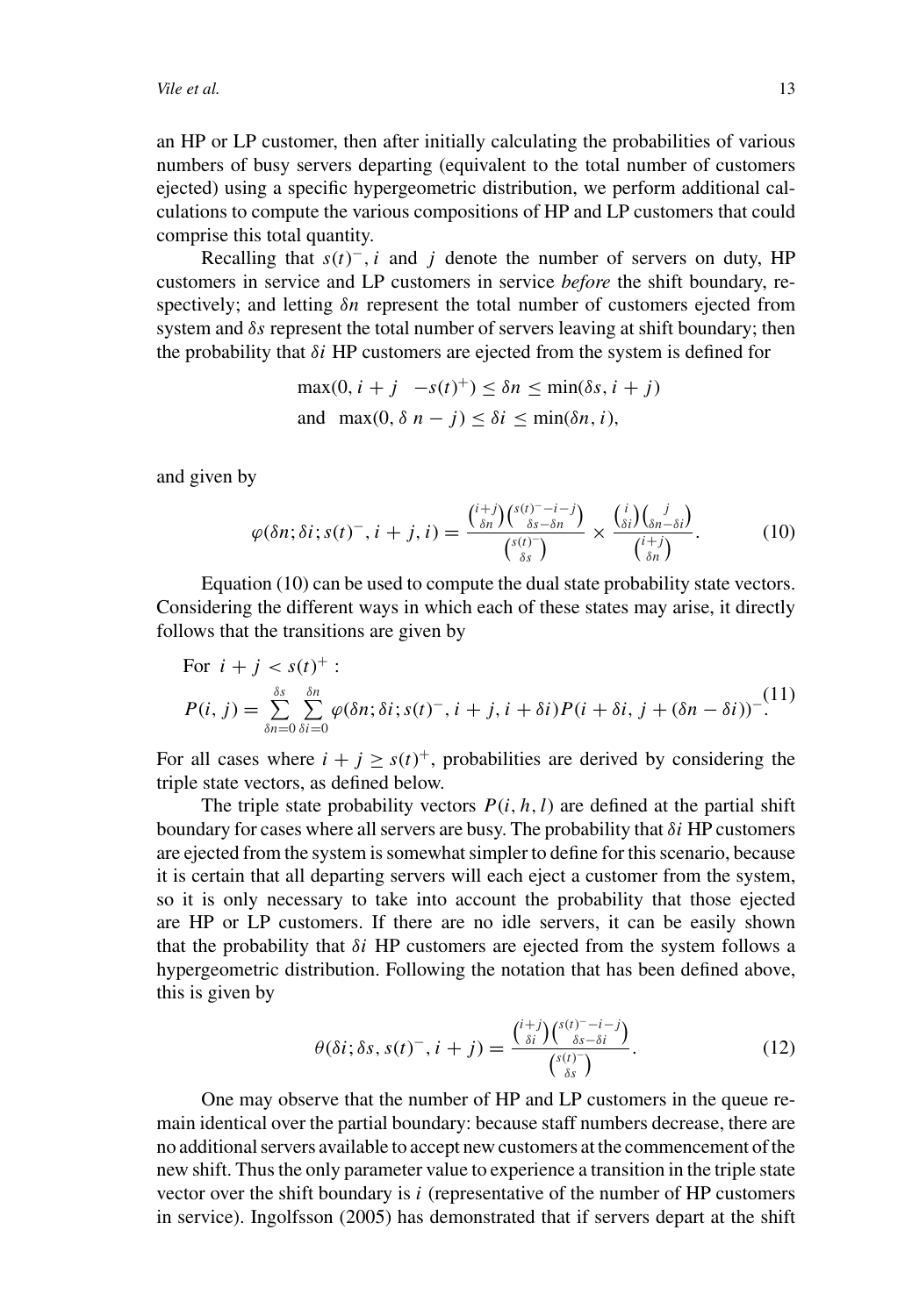boundary, the nonpriority probability vector systems serving a single customer class experiences an instantaneous transition according to  $P(t) = P(t)^{-1}B(t)$ , where  $B(t)$  is a probability matrix. The same methodology is applied here to model the instantaneous transitions for  $(P(i, h, l)(t)) = (P(i, h, l)(t))$ <sup>-</sup> $B(t)$ , giving

for 
$$
0 < h + l
$$
,  $0 \le s(t)^{+} + h + l \le G$ :  
\n
$$
P(i, h, l)(t) = \sum_{u=0}^{s(t)^{+}} P(u, h, l)(t)^{-} B(t),
$$
\n(13)

where transition matrix  $B(t)$  has the following nonzero entries:

$$
b_{n,n-\delta i} = \theta(\delta i; \delta s, s(t)^-, n) \quad \begin{cases} \text{for } n = 0, 1, \dots s(t)^- - 1 \text{ and} \\ \max(0, n - s(t)^+) \le \delta i \le \min(\delta s, n). \end{cases} (14)
$$

Equation (11) is valid for  $i + j < s(t)^{+}$ . Yet it also gives the probability for the boundary state for the case when all idle servers leave the system, leaving no customers in the queue, but all remaining servers busy. Thus, the triple state probability vector defining the case where there are no customers in the queue additionally needs to take into account this event, so the transition may be defined by

for 
$$
i \le s(t)^+
$$
:  
\n
$$
P(i, 0, 0) = \sum_{\delta n=0}^{\delta s} \sum_{\delta i=0}^{\delta n} \varphi(\delta n; \delta i; s(t)^-, i + j, i + \delta i) P(i + \delta i, j + (\delta n - \delta i)) + \sum_{u=0}^{s(t)^+} P(u, 0, 0)(t)^- B(t).
$$
\n(15)

### **EVALUATION OF THE EXCESSIVE WAIT PROBABILITY**

The virtual waiting time is defined to be the time that a customer arriving at the system at time *t* waits before commencing service. We are interested in ensuring that this wait remains below a given threshold, *x*, for a target proportion of the population. For a nonpriority service system, this can be expressed as

$$
P(W_q(t) > x) \le \alpha,\tag{16}
$$

where  $W_q(t)$  represents the virtual waiting time of a customer arriving at time  $t$ ,  $x$ indicates the maximum acceptable waiting time, and  $\alpha$  denotes the targeted (i.e., the maximum allowed) excess wait probability.

If  $p_n(t)$  indicates the probability there are *n* customers in the system at time *t* and  $W_q^n(t)$  represents the virtual waiting time of a customer who arrives to find *n* people ahead in the system then we may write

$$
P(W_q(t) > x) = \sum_{n=s}^{\infty} P\left(W_q^n(t) > x\right) p_n(t).
$$
 (17)

Observing that the wait in the queue will be greater than time  $x$  if less than *n* services are completed in the time *x*, for stationary  $M/M/s$  systems with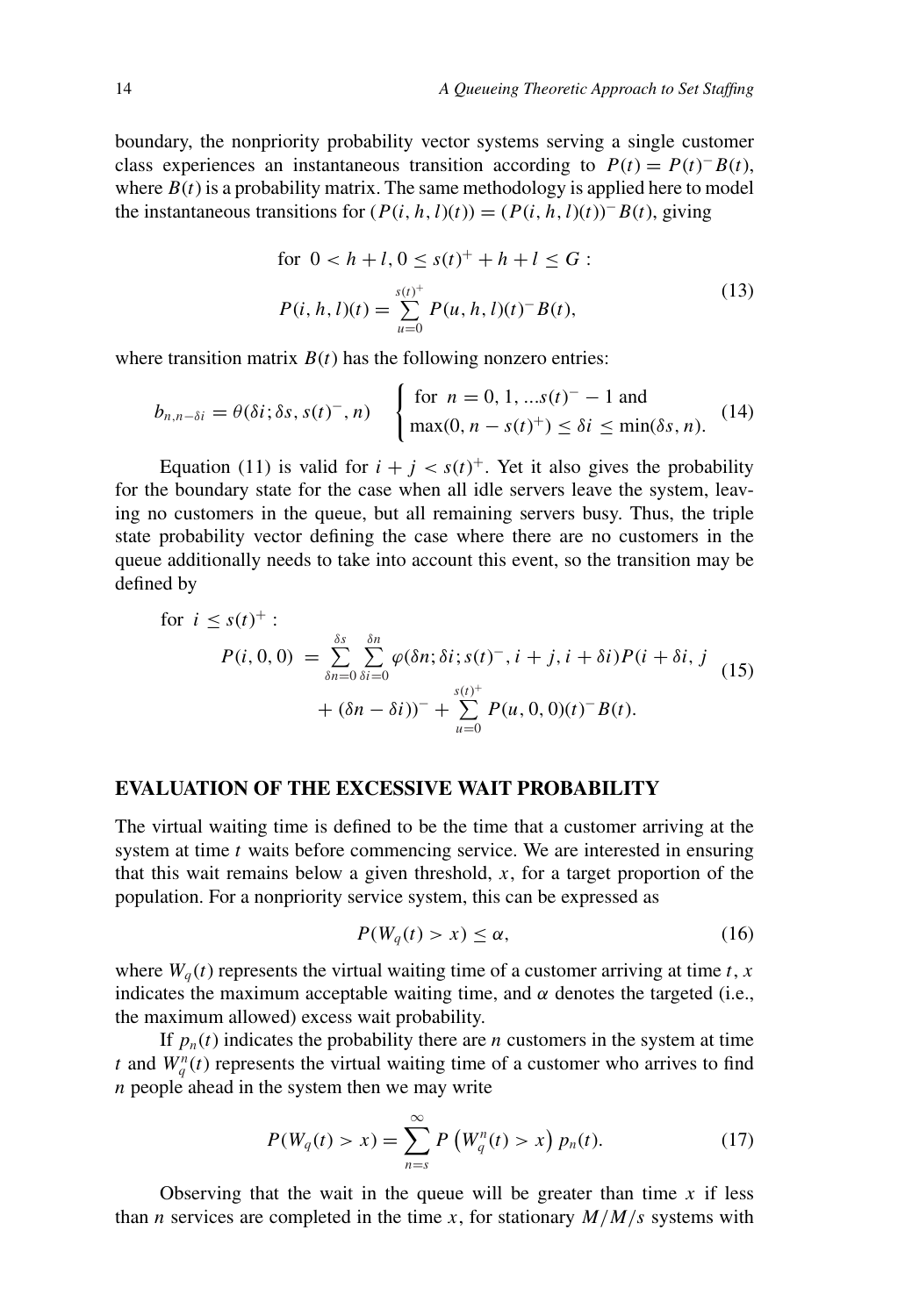a constant arrival rate  $\lambda$  and service rate  $\mu$ , we have  $p_n(t) = p_n \forall t$  and Equation (17) may be reduced to the following closed-form formula (Gross & Harris, 1998):

$$
P(W_q > x) = \left(\frac{\left(\frac{\lambda}{\mu}\right)^s p_0}{s!\left(1 - \frac{\lambda}{s\mu}\right)}\right) \left(e^{-(s\mu - \lambda)t}\right). \tag{18}
$$

In the analysis that follows, we present exact expressions for  $P(W_q^n(t) >$ *x*) in priority service systems, together with appropriate adjustments to account for the effect of full and partial shift boundaries on the performance measure. The expressions presented are applicable to services in which the number of servers is permitted to change at most once during the maximal allowed waiting time.

In systems staffed by a time-varying number of servers, the evaluation of Equation (17) is complicated by the fact that  $P(W_q^n(t) > x)$  depends not only on the number of staff present at time  $t$ ,  $s(t)$ , but also on the number of servers present over the time interval  $(t, t + x]$ . We proceed to define exact expressions for  $P(W_q^n(t) > x)$  for cases where the number of servers changes at most once in the interval  $[t, t + x]$ , assuming that the infinite dimensional vector  $(p_n(t))$  is known. Letting  $\tilde{n}$  represent the cumulative number of LP customers in service and HP customers in the system (i.e., all customers in the system excluding LP customers in the queue),  $p_{\tilde{n}}(t)$  denote the probability that the system is in each state, and  $W_{qH}^{\tilde{n}}$  denote the waiting time for HP customers that arrive to find  $\tilde{n}$  people in the system ahead with  $s$  servers on duty; the probability that an HP customer waits longer than a predefined acceptable time  $x_H$  in the queue is given by

$$
P(W_{qH}(t) > x_H) = \sum_{\tilde{n}=s}^{\infty} P\left(W_{qH}^{\tilde{n}} > x_H\right) p_{\tilde{n}}(t).
$$
 (19)

Because the system evolves as a continuous time Markov chain across this interval, one may compute the probability of an excessive wait using the fact that the departure process behaves as a nonhomogeneous Poisson process with rate  $\mu s$  ( $s(t) = s \forall t$ ), provided that all servers are busy over the interval, so the mean number of departures over  $[t, t + x_H]$  is given as below (for further details, see Green et al., 2007):

$$
a = \mu s x_H. \tag{20}
$$

Thus, the probability that an HP customer will wait greater than the acceptable waiting time threshold  $x_H$  is equivalent to  $P("n - s)$  or fewer departures over  $[t, t + x_H]$ "), which may be computed as

$$
\sum_{b=0}^{\tilde{n}-s} \frac{a^b e^{-a}}{b!}.\tag{21}
$$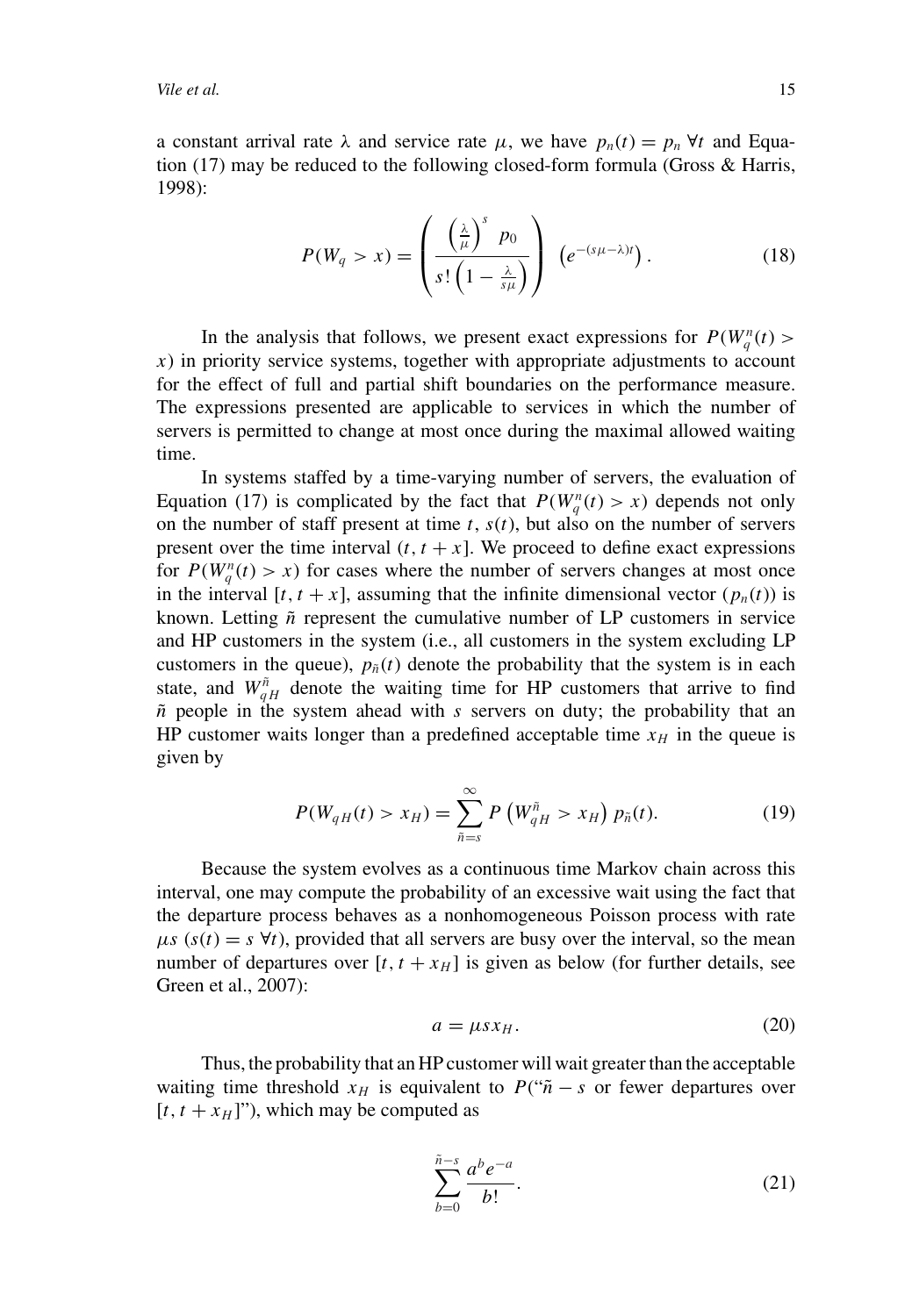$P(W_{qH}^{\tilde{n}}(t) > x_H)$  can thus be evaluated for each  $\tilde{n}$  using

$$
P\left(W_{qH}^{\tilde{n}}(t) > x_H\right) = \begin{cases} \sum_{b=0}^{\tilde{n}-s} \frac{a^b e^{-a}}{b!} & \text{if } \tilde{n} \ge s, \\ 0 & \text{if } \tilde{n} < s. \end{cases} \tag{22}
$$

Combining these results yields

$$
P(W_{qH}(t) > x_H) = \begin{cases} \sum_{\tilde{n}=s}^{\infty} \sum_{b=0}^{\tilde{n}-s} \frac{a^b e^{-a}}{b!} p_{\tilde{n}}(t) & \text{if } \tilde{n} \ge s, \\ 0 & \text{if } \tilde{n} < s. \end{cases}
$$
(23)

A similar approach can be followed to compute the waiting tail probability for LP customers. Letting  $W_{qL}^n$  denote the waiting time for LP customers that arrive to find *n* people in the system ahead with *s* servers on duty and  $x_L$  denote maximum acceptable waiting time for LP customers,  $P(W_{qL} > x_L)$  may be computed as

$$
P(W_{qL}(t) > x_L) = \sum_{n=s}^{\infty} P\left(W_{qL}^n > x_L\right) p_n(t), \tag{24}
$$

where

$$
P\left(W_{qL}^n(t) > x_L\right) = \begin{cases} \sum_{f=0}^{\infty} P(f \text{ HPs arrive in } x_L) \times \sum_{b=0}^{n-s+f} \frac{a^b e^{-a}}{b!} & \text{if } n \ge s,\\ 0 & \text{if } n < s. \end{cases} \tag{25}
$$

Here,  $a = \mu s x_L$  and because HP customers are assumed to arrive in a Poisson fashion, the probability of  $f$  HP arrivals in time  $x_L$  may be calculated as

$$
P(f \text{ HPs arrive in } x_L) = \frac{(\lambda_H x_L)^f e^{-(\lambda_H x_L)}}{f!}.
$$
 (26)

Thus, combining these results yields

$$
P(W_{qL}(t) > x_L) = \begin{cases} \sum_{n=s}^{\infty} \left( \sum_{f=0}^{\infty} \frac{(\lambda_H x_L)^f e^{-(\lambda_H x_L)}}{f!} \sum_{b=0}^{n-s+f} \frac{a^b e^{-a}}{b!} \right) p_n(t) & \text{if } n \ge s, (27) \\ 0 & \text{if } n < s. \end{cases}
$$

If the number of staff however changes within  $[t, t + x_H]$  or  $[t, t + x_L]$ , we observe that the waiting time formulas cannot be simply extended by replacing *s* with *s*(*t*), because if the number of servers is increased exactly once over the interval for example, say at time  $t + \Delta t$ , where  $\Delta t < x_H$ , then fewer than  $n - s(t)$ departures may result in an arriving HP customer waiting less than time  $x_H$  before being served (Green et al., 2007). This is because the additional staff starting at time  $\Delta t$  will each acquire a customer as soon as their shift begins, so fewer departures than service commencements need to occur across the interval, to meet the waiting time target.

Green et al. (2007) and Ingolfsson (2005) have previously considered this issue for services that serve a single class of customer, and shown that for a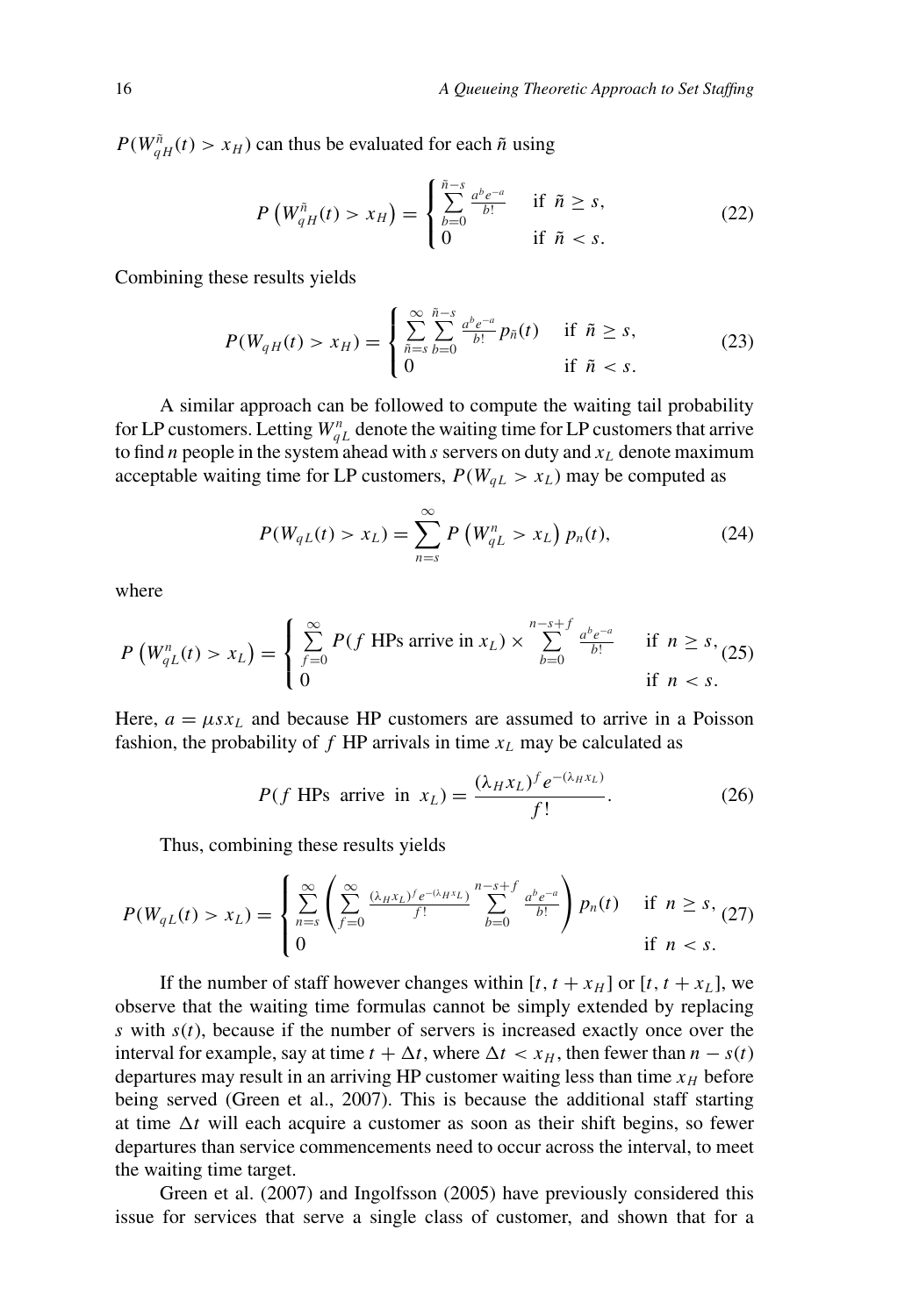maximal allowed waiting time, *x*, if the number of servers changes exactly once in  $[t + \Delta t, t + x]$ , there exists some  $\Delta \leq x$  such that:

$$
s(u) = \begin{cases} s(t)^{-} & \text{if } u \in [t, t + \Delta t], \\ s(t)^{+} & \text{if } u \in [t + \Delta t, t + x]. \end{cases}
$$
(28)

Thus, if a staffing change occurs between the time that a customer arrives and the maximal allowable waiting time for that customer comes to pass, *a* must be redefined as

$$
a = \mu \int_{t}^{t+x} s(u) \, \mathrm{d}u, \, u \in [t, t+x] = \mu s(t)^{-} \Delta t + \mu s(t)^{+} (x - \Delta t) \tag{29}
$$

to reflect the mean number of departures expected over an interval covered by two different staffing teams. Note that when  $n < \max(s(t)^{-}, s(t)^{+})$ , it will always be true that  $P(W_q^n(t) > x) = 0$  because the  $(n + 1)$ th customer will begin either begin service immediately (if  $s(t)^{-} > s(t)^{+}$ ) or at time  $t + \Delta t$  if  $s(t)^{-} < s(t)^{+}$ . When  $n \ge \max(s(t)^-, s(t)^+)$ , then  $P(W_q^n(t) > x)$  will be dependent on the number of servers in time period  $[t, t + x]$ .

In sections "Adjustment at full shift boundaries" and "Adjustment at partial shift boundaries," we proceed to extend this analysis to  $M(t)/M/s(t)/NPRP$ systems, and present adjustments that can be applied to Equations (23) and (27) to account for staffing changes at full and partial shift boundaries. As defined in Equation (29),  $a = \mu s(t)^{-} \Delta t + \mu s(t)^{+}(x - \Delta t)$  will be used to represent the mean departure rate over  $[t, t + x]$  (where *x* will be adjusted to equal  $x_H$  or  $x_L$ , as required).

## **Adjustment at Full Shift Boundaries**

At a full shift boundary where servers operate under the exhaustive discipline, all customers in service are ejected from the system. Because all servers leave the system and are replaced by an entirely new set, one may observe that only one standard adjustment is needed to account for all possible changes in staffing levels (i.e., an increase, decrease or equal levels) giving,

$$
P(W_{qH}(t) > x_H) = \sum_{\tilde{n}=s(t)^{-}+s(t)^{+}}^{\infty} P\left(W_{qH}^{\tilde{n}}(t) > x_H\right) p_{\tilde{n}}(t), \text{ where}
$$
  

$$
P\left(W_{qH}^{\tilde{n}}(t) > x_H\right) = \sum_{b=0}^{\tilde{n}-s(t)^{-} - s(t)^{+}} \frac{a^b e^{-a}}{b!} \text{ if } \tilde{n} \ge s(t)^{-} + s(t)^{+}
$$
 (30)

and

$$
P(W_q L(t) > x_L) = \sum_{n=s(t)^{-}+s(t)^{+}}^{\infty} P\left(W_q^n L > x_L\right) p_n(t), \text{ where}
$$
\n
$$
P\left(W_q^n L > x_L\right) = \sum_{f=0}^{\infty} P(f \text{ HPs arrive in } x_L)
$$
\n
$$
\times \sum_{b=0}^{n-s(t)^{-}-s(t)^{+}+f} \frac{a^b e^{-a}}{b!} \text{ if } n \ge s(t)^{-}+s(t)^{+}. \quad (31)
$$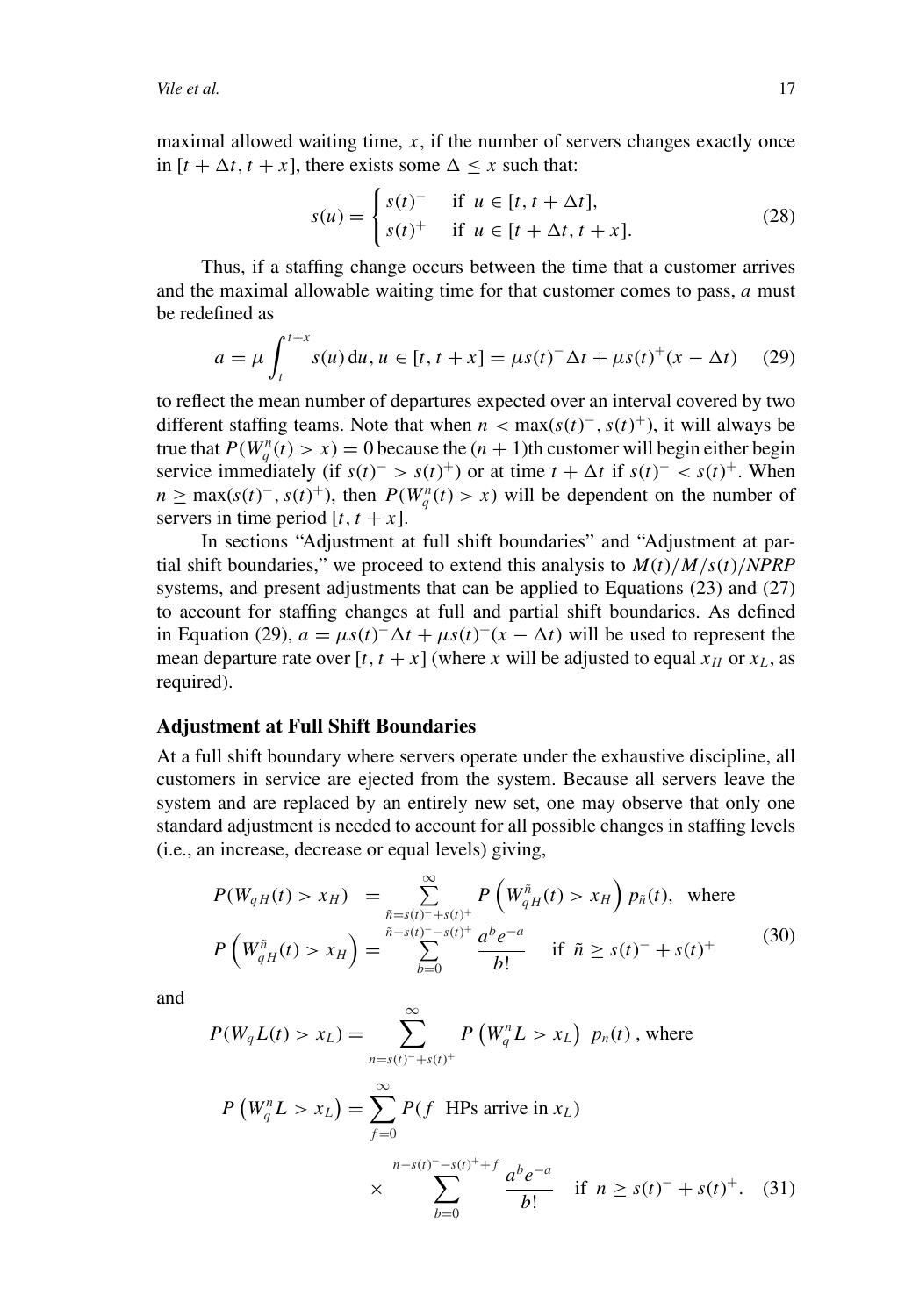## **Adjustment at Partial Shift Boundaries**

#### *Case 3.2(A): Number of servers remains the same*

If the number of servers remains unchanged over the shift boundary, the same formula may be used to calculate the probability of an excessive wait as if no boundary was imposed, because the servers are unaffected by the occurrence of the shift boundary and continue working as normal. Note that as  $s(t)^{-} = s(t)^{+} = s$ , they may be used interchangeably within the expression:

$$
P(W_{qH}(t) > x_H) = \sum_{\tilde{n}=s(t)^+}^{\infty} P\left(W_{qH}^{\tilde{n}}(t) > x_H\right) p_{\tilde{n}}(t), \text{ where}
$$
  
\n
$$
P\left(W_{qH}^{\tilde{n}}(t) > x_H\right) = \sum_{b=0}^{\tilde{n}-s(t)^+} \frac{a^b e^{-a}}{b!} \text{ if } \tilde{n} \ge s(t)^+
$$
\n(32)

and

$$
P(W_q L(t) > x_L) = \sum_{n=s(t)^+}^{\infty} P\left(W_q^n L > x_L\right) p_n(t), \text{ where}
$$
  
\n
$$
P\left(W_q^n L > x_L\right) = \sum_{f=0}^{\infty} P(f \text{ HPs arrive in } x_L) \sum_{b=0}^{n-s(t)^++f} \frac{a^b e^{-a}}{b!} \text{ if } n \ge s(t)^+.
$$
\n(33)

*Case 3.2(B): Number of servers is increased*

If the number of servers increases at time  $t + \Delta t$ , so  $s(t)^+ > s(t)^-$  the waiting tail probabilities  $P(W_q^n H(t) > x_H)$  and  $P(W_q^n L(t) > x_L)$  may be calculated as

$$
P(W_{qH}(t) > x_H) = \sum_{\tilde{n}=s(t)^+}^{\infty} P\left(W_{qH}^{\tilde{n}}(t) > x_H\right) p_{\tilde{n}}(t), \text{ where}
$$
  
\n
$$
P\left(W_{qH}^{\tilde{n}}(t) > x_H\right) = \sum_{b=0}^{\tilde{n}-s(t)^+} \frac{a^b e^{-a}}{b!} \text{ if } \tilde{n} \ge s(t)^+
$$
\n(34)

and

$$
P(W_q L(t) > x_L) = \sum_{n=s(t)^+}^{\infty} P\left(W_q^n L > x_L\right) p_n(t), \text{ where}
$$
  
\n
$$
P\left(W_q^n L > x_L\right) = \sum_{f=0}^{\infty} P(f \text{ HPs arrive in } x_L) \sum_{b=0}^{n-s(t)^+ + f} \frac{a^b e^{-a}}{b!} \text{ if } n \ge s(t)^+.
$$
\n(35)

## *Case 3.2(C): Number of servers is reduced*

Finally considering the case where the number of servers decreases at time  $t + \Delta t$ , that is,  $s(t)^{+} < s(t)^{-}$ , the probability of an excessive wait may be computed as

$$
P(W_{qH}(t) > x_H) = \sum_{\tilde{n}=s(t)^{-}}^{\infty} P\left(W_{qH}^{\tilde{n}}(t) > x_H\right) p_{\tilde{n}}(t), \text{ where}
$$
  
\n
$$
P\left(W_{qH}^{\tilde{n}}(t) > x_H\right) = \sum_{b=0}^{\tilde{n}-s(t)^{-}} \frac{a^b e^{-a}}{b!} \text{ if } \tilde{n} \ge s(t)^{-}
$$
\n(36)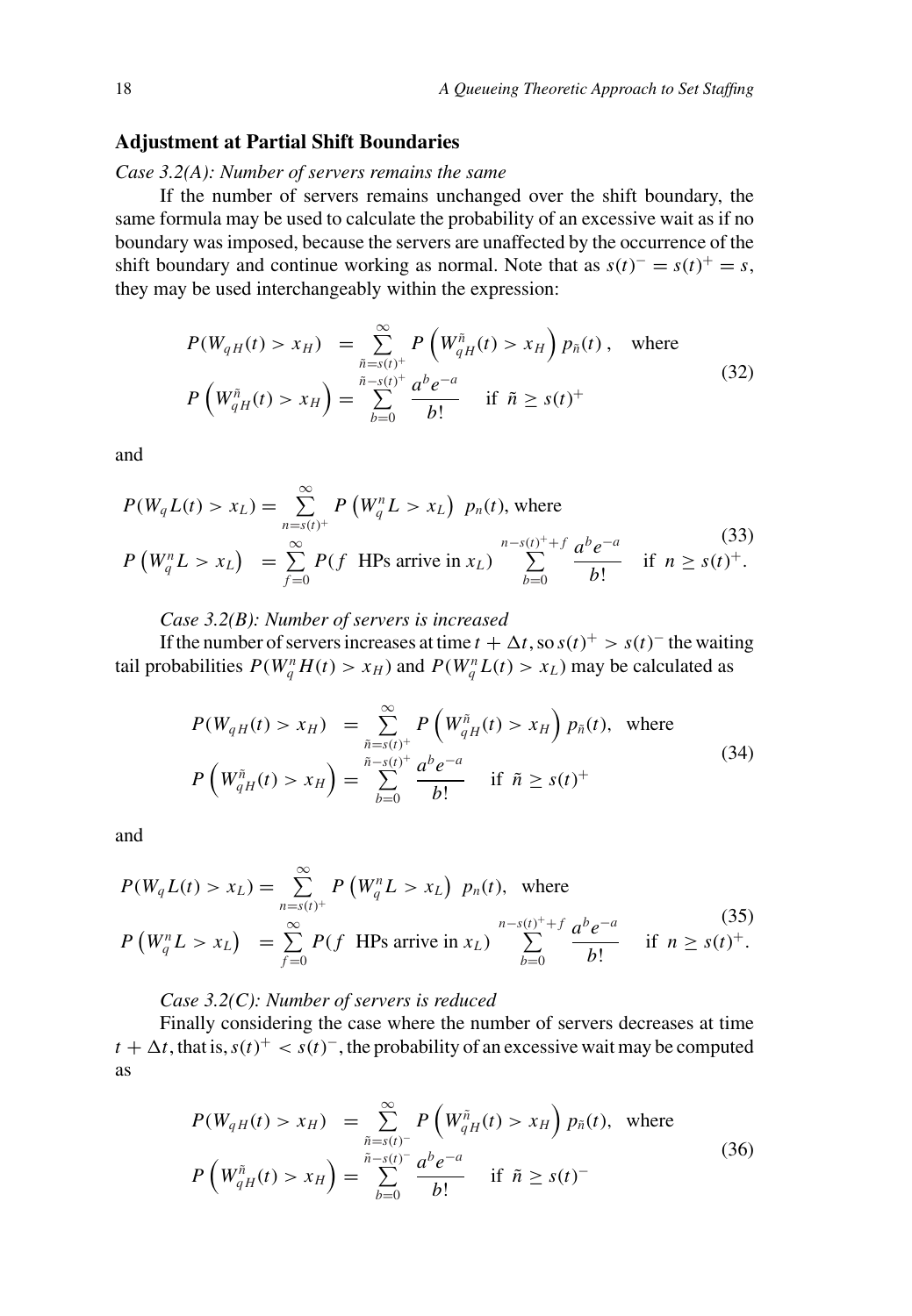$P(W_qL(t) > x_L) = \sum_{k=1}^{\infty}$ *n*=*s*(*t*)<sup>−</sup>  $P(W_q^n L > x_L)$   $p_n(t)$ , where

$$
P\left(W_q^n L > x_L\right) = \sum_{f=0}^{\infty} P(f \text{ HPs arrive in } x_L) \sum_{b=0}^{n-s(t)^{-}+f} \frac{a^b e^{-a}}{b!} \text{ if } n \ge s(t)^{-}.
$$

## **NUMERICAL APPROACH (EULER Pri)**

Following the analysis contained in Ingolfsson et al. (2007) and Izady and Worthington (2012), which present the Euler method as a comprehensive numerical technique, this section considers the potential of the Euler approach to be extended, through incorporating the methodology, which we have described above, to accurately evaluate system performance in priority service systems in a method we call "Euler Pri." The Euler method is a general approach for solving ordinary differential equations with the advantage that it may be implemented to provide solutions at a quicker rate and does not require an ordinary differential equation solver (Izady, 2010). The Euler method has been investigated in several papers dealing with *M/M/s/FIFO* systems (Gail et al., 1988; Wagner, 1997); and by embedding the theory presented in sections " $M(t)/M/s(t)/NPRP$  Systems" and "Evaluation of the Excessive Wait Probability," we enable its application within time-dependent dual-class  $M(t)/M/s(t)/NPRP$  systems, where staff operate under the exhaustive service discipline.

The Euler method determines the solution by evaluating the equations at a starting value, and then at steps separated by small time intervals (between which the solution is not expected to have changed greatly). Smaller step sizes generate solutions with higher accuracies, but this requires greater computation time. When evaluating performance methods as a function of time over a period of service operation (0*, T* ], it is commonly assumed that the period (0*, T* ] is divided into planning periods of length  $\delta_{pp}$  and the performance measure is evaluated at calculation periods separated by an interval of length  $\delta_c$ , which is a divisor of  $\delta_{pp}$ small enough to guarantee convergence to the actual solution. As  $\delta_c$  is decreased, both the accuracy and computation time increase (Izady, 2010).

For computational efficiency, Kao and Wilson (1999) comment that it is impractical to avoid truncation (in terms of the number of equations considered in the set of balance equations) in a numerical solution of the problem, because the equations must be reduced to a finite set to be solved numerically. Thus, a limit *G* is imposed on the number of customers considered in the system, which must be large enough to allow accurate analysis while ensuring that the dimension of the Markov chain is finite. The same approximation is clearly required for numerical analysis of  $M(t)/M/s(t)/NPRP$  systems, and following similar reasoning to the case presented by Izady (2010) for nonpriority systems, this research recommends this upper limit be chosen such that  $P_G(t) \leq 10^{-6}$  ∀*t*, where  $P_G(t)$  denotes the probability that there are *G* customers present in the system (i.e., the cumulative total of all HP and LP customers in the queue and in service) at time *t*.

 $(27)$ 

and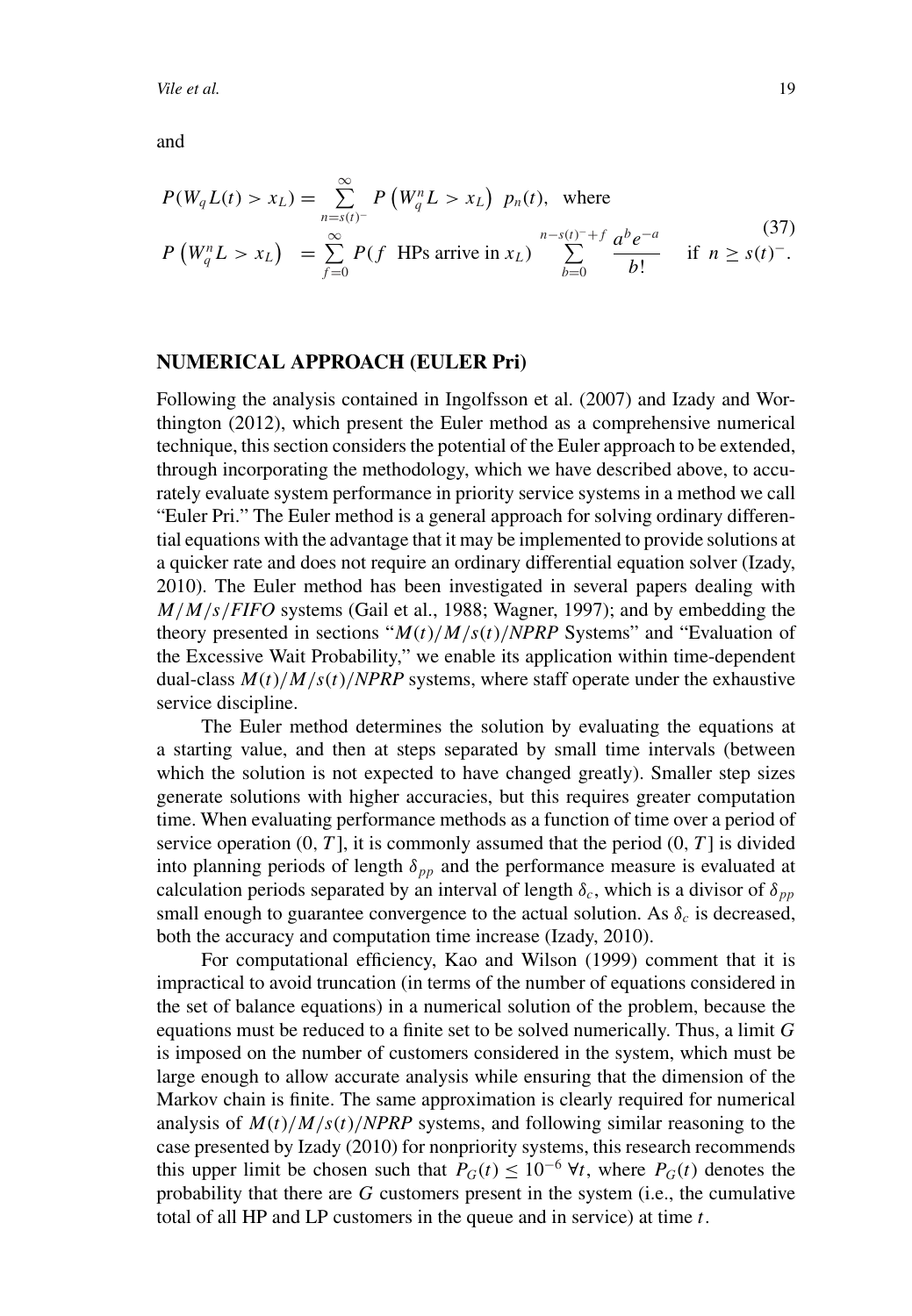## **APPROXIMATE APPROACH (SIPP Pri)**

Acknowledging that SIPP is a widely used method to approximate the timedependent behavior of  $M(t)/M/s(t)/FIFO$  systems, this section formally defines how the methodology can be extended to approximate the time-varying behavior of a dual class priority queueing system. Our proposed extension, which we call SIPP Pri, can be used to generate suitable staffing profiles by computing stationary measures in a set of stationary systems, which are subsequently adjoined by the technique, as follows:

- (I) Segment the scheduling horizon into a number of smaller distinct intervals;
- (II) Find the average arrival rate of HP and LP customers within each interval;
- (III) Assume the system reaches steady-state within each interval, so each interval may be modeled as a *M/M/s/NPRP* system;
- (IV) Use mathematical expressions to evaluate performance measures in each interval and use these to set staffing levels based on system quality.

Hence, by assuming that the behavior of the system in consecutive intervals is statistically independent and that the system reaches steady state within each one, stationary measures may be used to approximate the system behavior and recommend minimum staffing levels that ensure the required performance metrics are attained at all times.

In their approach, Chen and Henderson (2001) calculated the probability that HP customers waited longer than the acceptable waiting time,  $x_H$ , before commencing service using the inversion of the LST:

$$
P(W_{qH} > x_H) = P(\text{All servers busy}) e^{-(s\mu - \lambda_H)x_H}.
$$
 (38)

Yet, because the equivalent inversion is analytically intractable for LP customers, they proposed a lower bound to calculate the waiting tail probabilities for LP customers, as follows:

$$
P(W_{qL} > x_L) \le \min\left(\frac{\overline{W_{qL}}}{x_L}, \frac{\overline{W_{qL}}^2}{x_L^2}\right),\tag{39}
$$

where  $\overline{W_{qL}}$  is the average expected waiting time of LP customers in the queue.

This bound provides a conservative estimate of waiting time; thus, if implemented as part of a wider SIPP model to evaluate performance measures and recommend minimum staffing levels, it will provide staffing levels that will ensure the required performance target will be certainly met in *M/M/s/NPRP* service systems, given the assumptions of SIPP are met. However, while the staffing levels it recommends will always be sufficient, they may be higher than necessary. In order to overcome the risk of setting staffing schedules with unnecessarily high staff quantities, we further the work of Chen and Henderson (2001) by replacing the lower bound presented in Equation (39) with the exact expression presented in Equation (27)—in which, the time-dependent probability  $p_n(t)$  is replaced with the steady state probability vector,  $p_n$  for each interval (assumed independent).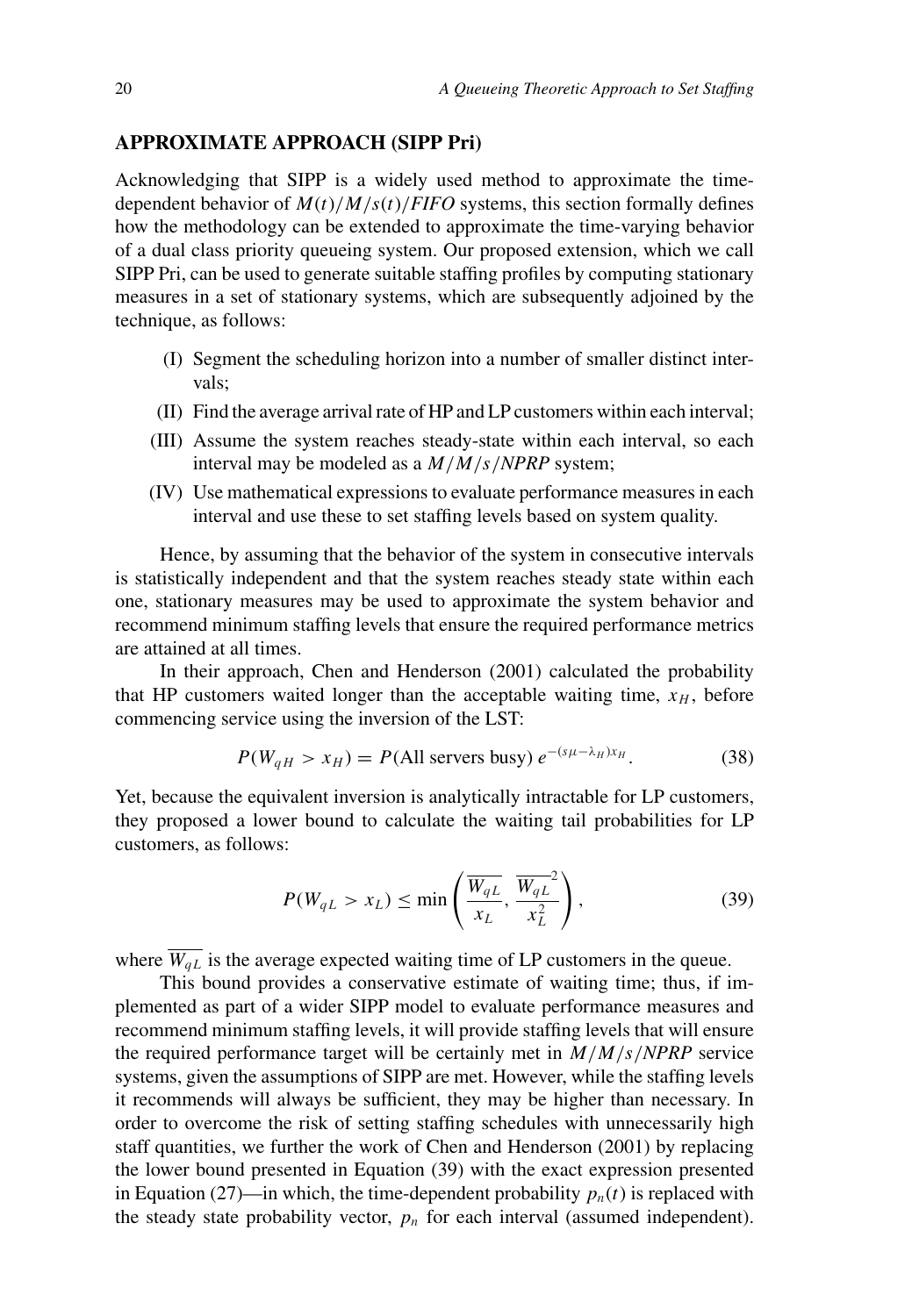Thus, for  $a = \mu s x_L$ , the probability that a LP customer experiences an excessive wait is given by

$$
P(W_{qL} > x_L) = \begin{cases} \sum_{n=s}^{\infty} \left( \sum_{f=0}^{\infty} P(f \text{ HPs arrive in } x_L) \times \sum_{b=0}^{n-s+f} \frac{a^b e^{-a}}{b!} \right) p_n & \text{if } n \ge s, \ (40) \\ 0 & \text{if } n < s. \end{cases}
$$

While SIPP Pri can be used to provide reasonable approximations at speed, its approximate nature means it will almost always be subject to a certain degree of error, by definition. In order to provide reliable approximations, it is clear that the same conditions are required as its nonpriority counterpart (i.e., the behavior of the system in consecutive intervals is statistically independent and that the system reaches steady state within each one), and the extent to which these assumptions are violated determines whether it is reasonable to use it.

# **ILLUSTRATIVE CASE STUDY**

We present here a case study demonstrating the different number of crews the approximate and numerical methodologies recommend that WAST should deploy in the Cardiff region for two given demand profiles—one typical for a 28-day period in July and another for a 28-day period in December. Call handlers at WAST allocate patients to crews according to the rules specified for a nonpreemptive resume priority queue.

Our test model is an extension of the models considered in Green et al. (2001) and Green, Kolesar, and Soares (2003), which are call centers that can be modeled as  $M(t)/M/s(t)$  queueing systems, because WAST have the additional complication that they are required to prioritize certain patient requests. We consider the challenge to determine hourly crew requirements for WAST, given the government target that 95% of HP and LP calls should be responded to by an emergency ambulance within 14 minutes. Similarly to Ganguly, Lawrence, and Prather (2014), we choose to determine staffing levels for hourly periods because Green et al. (2001) have previously shown that SIPP performs better when applied to short planning periods but hourly staffing changes are the most frequent WAST could realistically impose. In addition to coinciding with shift boundaries, hourly intervals are small enough to capture granularity of deviation without requiring excessive computation time. The minimum hourly staffing function output is ultimately intended to inform the development of a shift schedule (outside the scope of this article).

In order to impose a consistent response time target in the analysis, the data employed in this study are confined to demand arising within a single region of Wales only, namely Cardiff, because the response target in reality varies throughout Wales. The specific guidelines issued by the Welsh Government (2012) for fully equipped emergency ambulances (EAs) in the Cardiff region are:

- To respond to 95% of life-threatening (HP) calls within 14 minutes (as a follow-up vehicle to a first responder vehicle which should have arrived within 8 minutes)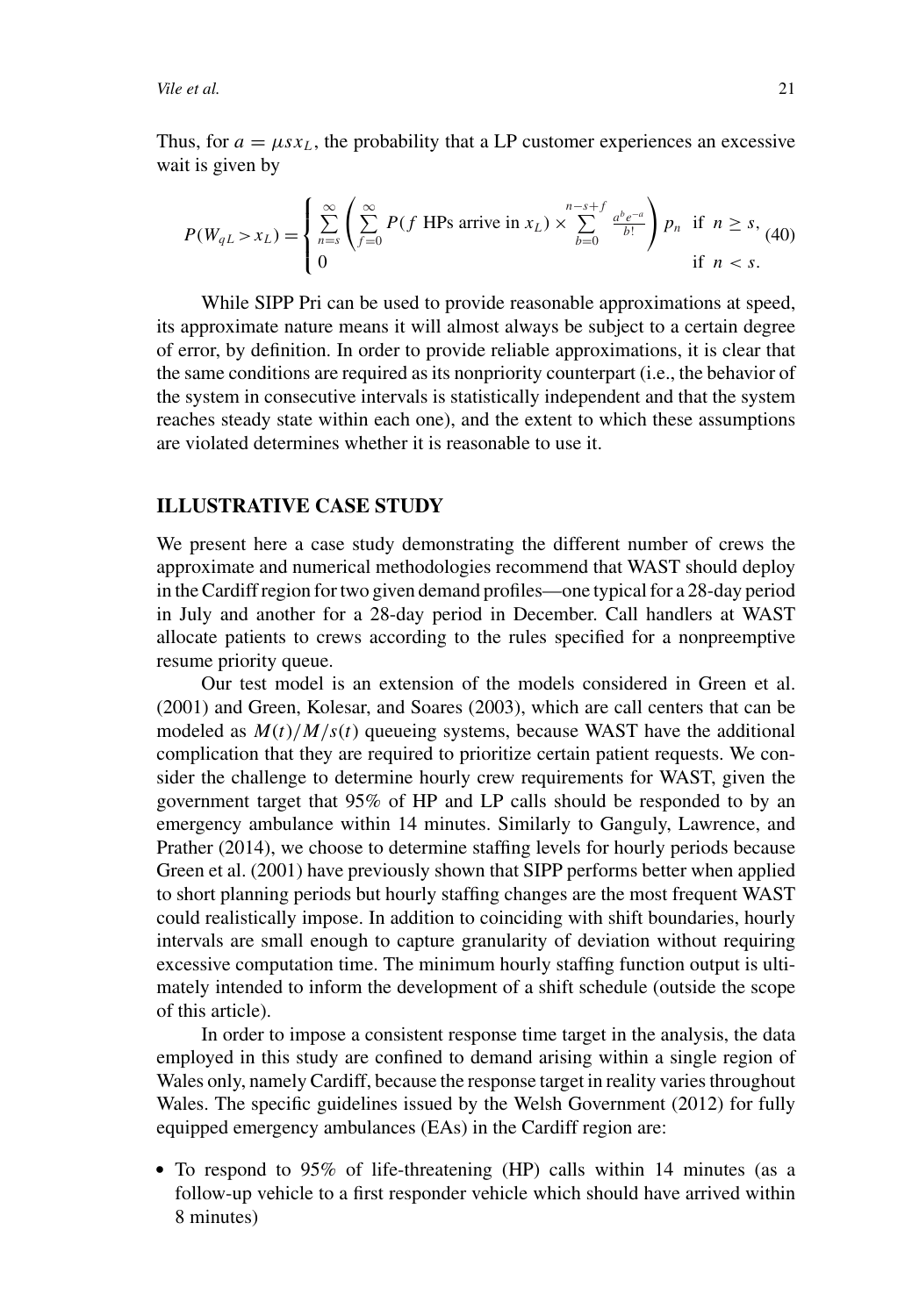- To respond to 95% of all other emergency (LP) calls within 14 minutes (as the first responder)

We note that although WAST are additionally expected to send a first responder to arrive at the scene of life-threatening incidents within 8 minutes, separate ambulance officers and vehicles are often used for this purpose; thus, we restrict this case study to solely concern the deployment of EAs.

The expected number of HP and LP emergencies requiring EA assistance for each period of each day in the scheduling horizons are obtained from Singular Spectrum Analysis (SSA) forecasts. Briefly, SSA is a nonparametric method of time series analysis suitable for forecasting data with clear seasonal structure—see Vile et al. (2012) for further details. Analysis of WAST data finds an average service time of  $\mu = 54.55$  minutes for HP and LP calls. However, the average travel times to reach HP and LP emergencies (assumed out of the crew's control) are found to be significantly lower for LP calls (4.79 minutes) than HP calls (5.73 minutes) because control room workers have scope to delay responses to less serious incidents by a few minutes if all conveniently located ambulances are busy. We subtract travel times from the 14-minute targeted response time and seek to find a desirable staffing function  $s(t)$ , which defines the minimum number of EA crews that must be deployed in each hourly interval, to limit the proportion of HP and LP patients waiting longer than targeted 14-minute response target time to a maximum of 5% at all times, in line with the government expectation. This may be expressed via two equations, which must both be satisfied at all time points:

$$
P(W_{qH}(t) > 8.27) \le 0.05\tag{41}
$$

and

$$
P(W_{qL}(t) > 9.21) \le 0.05. \tag{42}
$$

Minimum EA crew requirements are sought for 1-hour planning periods throughout the scheduling horizons. Within each hour, requests for assistance are assumed to arrive according to a homogeneous Poisson process with the forecasted mean rate for that hour, and all servers are assumed to have independent exponentially distributed service times, with the same mean length. The numerical analysis assumes that the minimum service level must hold for every time point in the scheduling horizon (rather than being considered as an aggregate service level that is to be achieved on average across all hourly periods in the scheduling horizon), to ensure a consistent quality of service is provided.

In our implementation of the described Euler Pri approach, we incorporate the formulas that have been developed in sections " $M(t)/M/s(t)/NPRP$  Systems," "Evaluation of the Excessive Wait Probability," and "Numerical Approach (Euler Pri)" to compute the time-dependent waiting time distribution in priority  $M(t)/M/s(t)/NPRP$  service systems. We use the equilibrium equations (1)–(4) to track system behavior between shift boundaries, and the mappings of the state probability vectors across partial shift boundaries defined in section "Mappings of state probability vector sacross partial shift boundaries" to track the evolution of the system every over time. (A partial boundary is with exhaustive discipline is applied at every hourly interval, because the ultimate aim of the analysis is to construct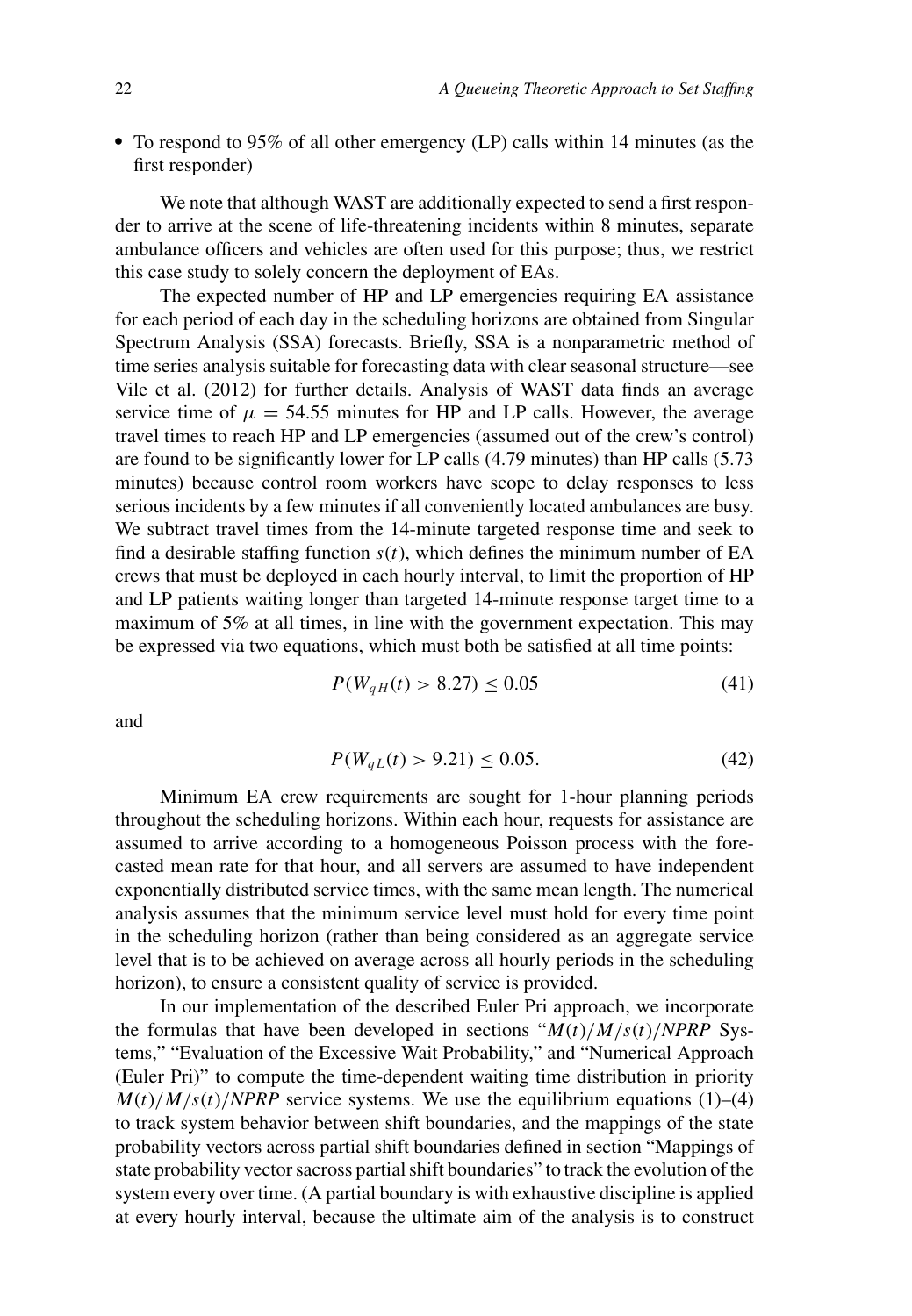**Figure 1:** Exemplar approximate and numerical crew requirements for the Cardiff region.



hourly coverage requirements to inform the development of a staff/ambulance rota in which crews are permitted to join and leave the workforce, as appropriate, at hourly boundaries.) Finally, we generate a suitable staffing profile by iteratively computing the expected probabilities of excessive waits for different crew sizes using the formulas presented in section "Evaluation of the Excessive Wait Probability" and selecting the minimum number that satisfy the inequality presented in Equations (41) and (42) for each period.

Before performing meaningful analysis of the system, we also incorporate a warm-up period of 1 day to ensure that dynamic steady state is reached (see Heyman and Whitt, 1984, for a definition and necessary conditions to achieve this state). We use calculation periods of  $\delta_c = 0.04$  hours and place a cap of  $G = 40$ imposed on the number of patients considered in the system at any specific time instance for computational efficiency.

SIPP Pri is implemented by assuming that the behavior of the system in consecutive intervals is statistically independent and that the system reaches steady state within each one. As with Euler Pri, we use SIPP methodology to generate a suitable staffing profile by iteratively computing the expected probabilities of excessive waits for different crew sizes using the steady state formulas given in Equations (38) and (40), and selecting the minimum number that satisfy the response time targets for each hourly period.

Prior to discussing the results generated by all methods for longer 28-day scheduling horizons (i.e., 672 hourly periods), a graphical illustration of the results generated for the first day in the July scheduling horizon is provided so as to aid with the interpretation of the results. Figure 1 illustrates the call arrival rate on a typical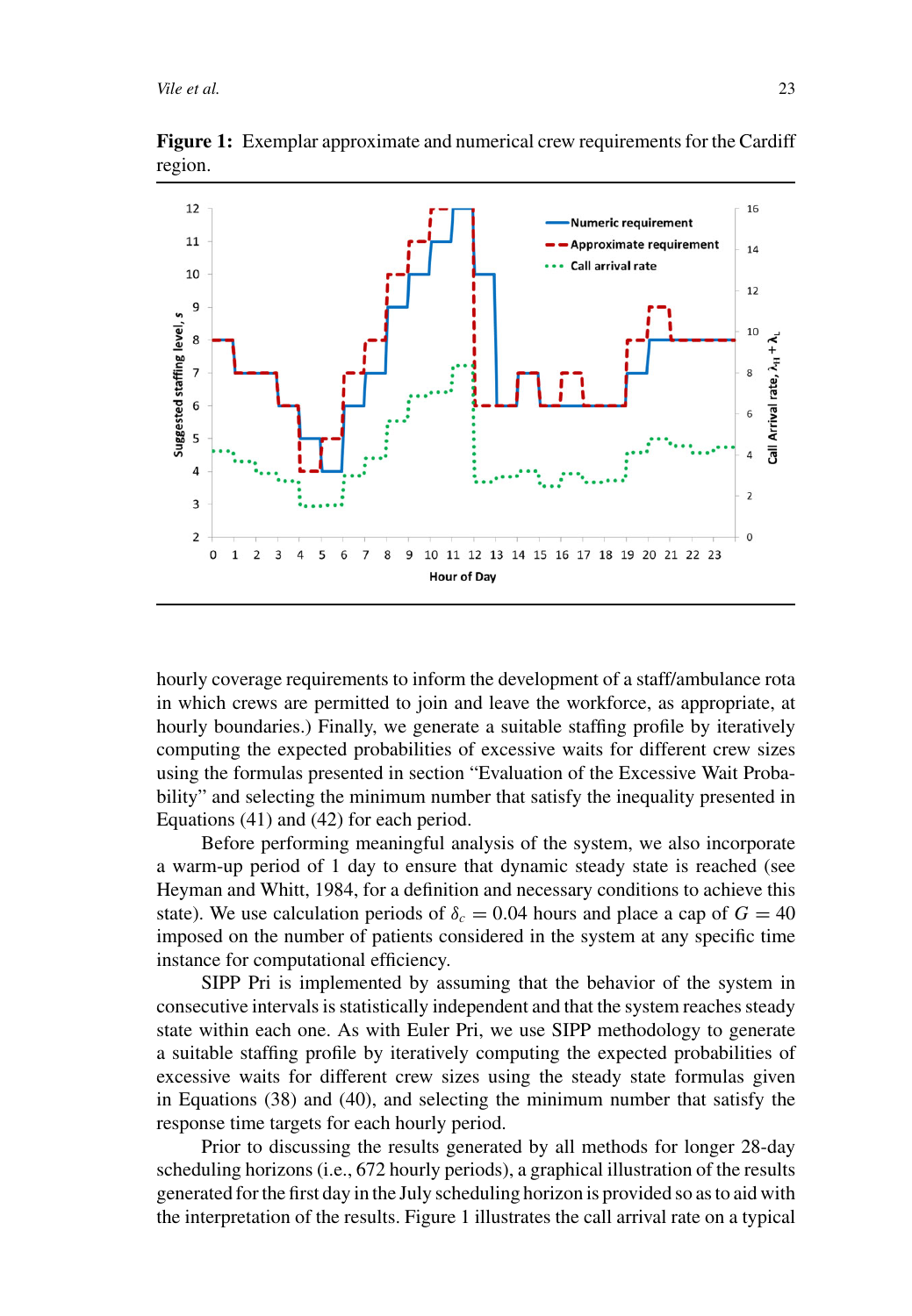Monday in the Cardiff region, together with the minimum staffing levels recommended by the numerical Euler Pri and approximate SIPP Pri techniques. The pattern of increasing call rates throughout the morning that peak at noon is consistent with most ambulance services (e.g., Matteson, McLean, Woodard, & Henderson, 2011). However, while most ambulance services also observe lower demand in the afternoon, the call rates tend to drop at a gentler rate. The reason for the sudden drop at 12 p.m. might indeed be related to the topography of Cardiff—because it is a built-up urban area, less city workers tend to drive during their lunch break.

Figure 1 highlights that the approximate methodology is capable of recommending staffing levels that are close to the exact WAST requirements generated by the numerical methodology, but often not identical as it overstaffs several periods by one crew. The main reason for the disparity is that SIPP Pri does not account for the effect of the service level in the previous period upon the current period and assumes the system operates in a steady-state fashion throughout each 1-hour period. As such, the methodology fails to recognize that in periods where demand is strictly increasing (e.g., between 6:00 and 12:00), it takes time for the queue to build up to a level great enough to justify the employment of additional staff. Also, between 12:00 and 14:00 SIPP recommends that a constant level of six crews should be employed; but the exact method recognizes that more crews are needed between 12:00 and 13:00 to deal with the backlog of patients who requested assistance during the previous hour that are still awaiting treatment. By assuming the requirements can be generated independently for each period, SIPP estimates that far fewer crews are required for this hour. Furthermore SIPP Pri can be very sensitive to small changes in the arrival rate because the relationship between the arrival rate and number of crews required is effectively a step function; hence a small change in the average hourly arrival rate can make the difference between SIPP Pri recommending the deployment of  $x$  or  $x + 1$  crews. For example, SIPP Pri recommends that six, seven, and six crews should be deployed between 15:00 and 16:00, 16:00 and 17:00, and 17:00 and 18:00, respectively, whereas the exact method recognizes that during 15:00–16:00 considerably more than 95% of patients are responded to within the target response time, so less crews are required for the following period as there is less congestion in the system at its commencement.

Table 1 displays the average root mean square error (RMSE) associated with the staffing requirements generated for each hour of each day for 28-day forecasting horizons by SIPP Pri when compared with the Euler Pri requirements, where periods with an RMSE greater than or equal to 1 are highlighted with bold text. The SIPP Pri approach provides identical results to Euler Pri in  $\frac{404}{672} = 60\%$ of cases for July and  $\frac{397}{672} = 59\%$  for December. The main problem with SIPP Pri is that it overstaffs a number of periods in this case study. For example, it overestimates  $\frac{227}{672} = 34\%$  of the hourly periods for July (although never by more than a single crew), and underestimates  $\frac{41}{672} = 6\%$  of the hourly periods (18 of which are underestimated by a single crew, 11 by two crews, 10 by three crews, and 2 by four crews). Table 1 reveals that SIPP Pri predominantly fails to produce reliable requirements for the 08:00–09:00 and 12:00–13:00 periods, for the reasons detailed above.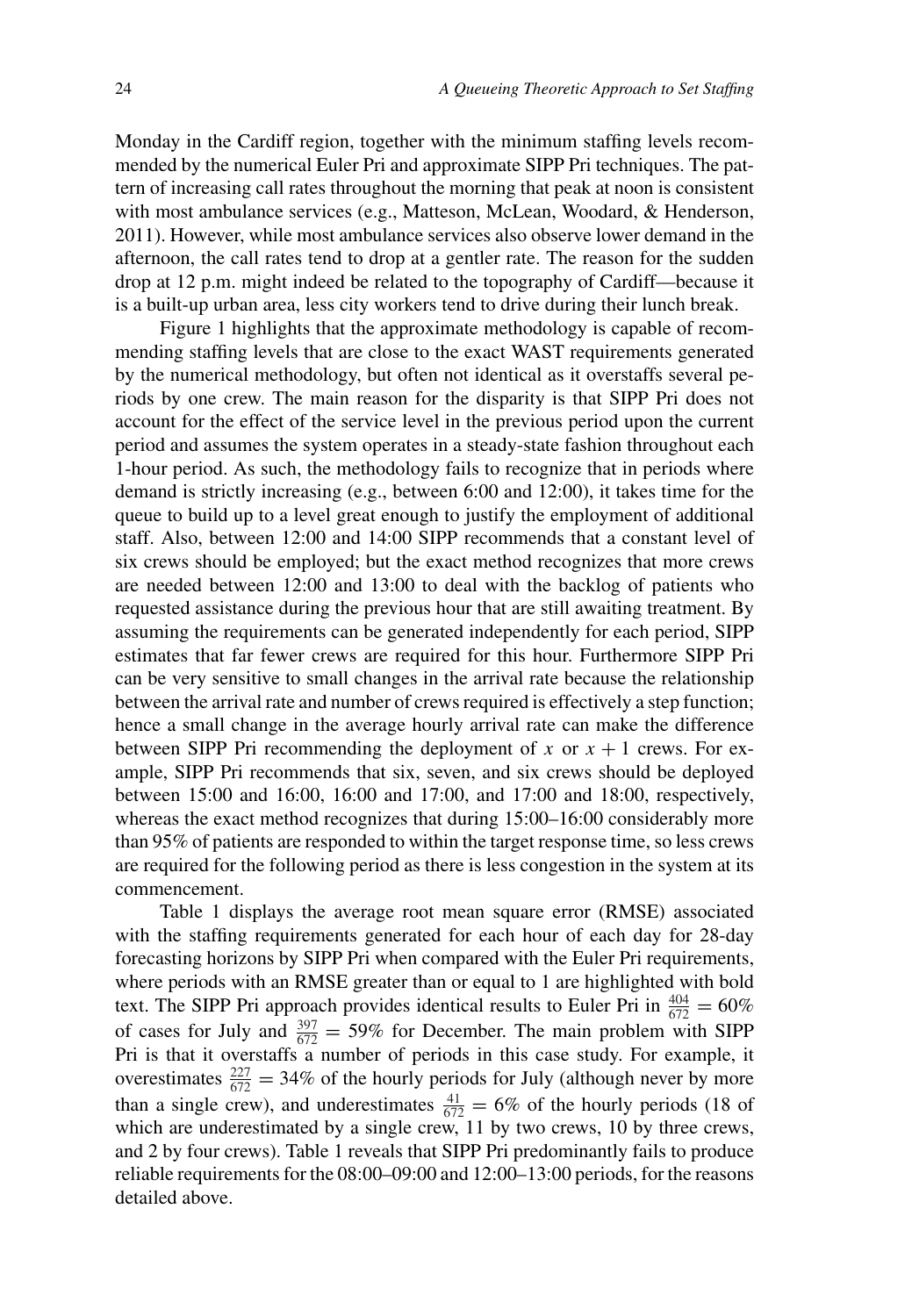| Hour                                  | 0    | 1                                                           | $\mathfrak{D}_{\mathfrak{p}}$ | 3    | 4    | 5    | 6                 | 7    | 8    | 9    | 10   | 11   |
|---------------------------------------|------|-------------------------------------------------------------|-------------------------------|------|------|------|-------------------|------|------|------|------|------|
| $\lambda_H + \lambda_L$ (July)        | 4.8  | 4.5                                                         | 3.8                           | 3.1  | 2.2  | 1.9  | 3.2               | 3.8  | 5.4  | 6.9  | 7.7  | 7.5  |
| RMSE (July)                           | 0.37 | 0.42                                                        | 0.33                          | 0.46 | 0.53 | 0.53 | 0.76              | 0.85 | 1.00 | 0.98 | 0.93 | 0.63 |
| $\lambda_H + \lambda_L$<br>(December) | 5.1  | 4.8                                                         | 4.0                           | 3.3  | 2.3  | 2.0  | $3.5^{\circ}$     | 4.2  | 5.9  | 7.4  | 8.3  | 8.1  |
| <b>RMSE</b>                           |      | 0.62 0.38 0.33 0.65 1.05 0.60 0.94 0.73 1.10 1.05 0.82 0.65 |                               |      |      |      |                   |      |      |      |      |      |
| (December)                            |      |                                                             |                               |      |      |      |                   |      |      |      |      |      |
| Hour                                  | 12   | 13                                                          | 14                            | 15   | 16   | 17   | 18                | 19   | 20   | 21   | 22   | 23   |
| $\lambda_H + \lambda_L$ (July)        | 2.9  | 3.1                                                         | 3.1                           | 3.0  | 3.1  | 3.0  | 3.2               | 4.9  | 4.9  | 5.3  | 5.1  | 5.0  |
| RMSE (July)                           | 2.43 | 0.65                                                        | 0.00                          | 0.38 | 0.46 | 0.60 | 0.00 <sub>1</sub> | 1.00 | 0.53 | 0.57 | 0.50 | 0.19 |
| $\lambda_H + \lambda_L$<br>(December) | 3.2  | 3.5                                                         | 3.5                           | 3.4  | 3.4  | 3.3  | 3.5               | 5.3  | 5.3  | 5.7  | 5.4  | 5.3  |
| <b>RMSE</b><br>(December)             |      | 2.34 0.38 0.50 0.42 0.42 0.19 0.00 0.87 0.65 0.42 0.38 0.33 |                               |      |      |      |                   |      |      |      |      |      |

**Table 1:** SIPP Pri average accuracy (July/December)

*Notes:* SIPP Pri = Stationary Independent Period by Period (to a priority queue);  $RMSE = root$  mean square error.

**Table 2:** Run times required to execute SIPP Pri and Euler Pri for various forecasting horizons

| Forecasting Horizon | SIPP Pri (Minutes) | Euler Pri (Minutes) |  |  |  |
|---------------------|--------------------|---------------------|--|--|--|
| 7 days              | 0.3                | 10                  |  |  |  |
| 28 days             |                    | 40                  |  |  |  |
| 3 months            | 10                 | 120                 |  |  |  |

A final consideration that must be taken into account when comparing the staffing algorithms is the computational cost involved in executing each method. When executed on a 3 GHz machine with 2.96 GHz of RAM, the staffing functions output by SIPP Pri and Euler Pri took around 4 and 40 minutes to be generated, respectively, for this case study. Table 2 illustrates that the performance of SIPP is not overly sensitive to the selected time length—it typically takes around four times longer than Euler Pri to generate a set of minimum staffing requirements, but has the advantage that the results output are accurate. Hence, when deciding which method to execute, analysts should consider the importance of obtaining an accurate forecast as opposed to a quick approximation. For example, WAST planners commended both methods as being significantly quicker than the several days it would typically take an analyst to compute the requirements using spreadsheet models. They viewed the extra effort involved in computing the accurate Euler Pri requirements to be small compared to the importance of obtaining accurate staffing requirements, because a prompt ambulance response can make the difference between life and death.

In situations where accuracy is of upmost importance, we recommend that Euler Pri should always be selected, because the approximate methods will always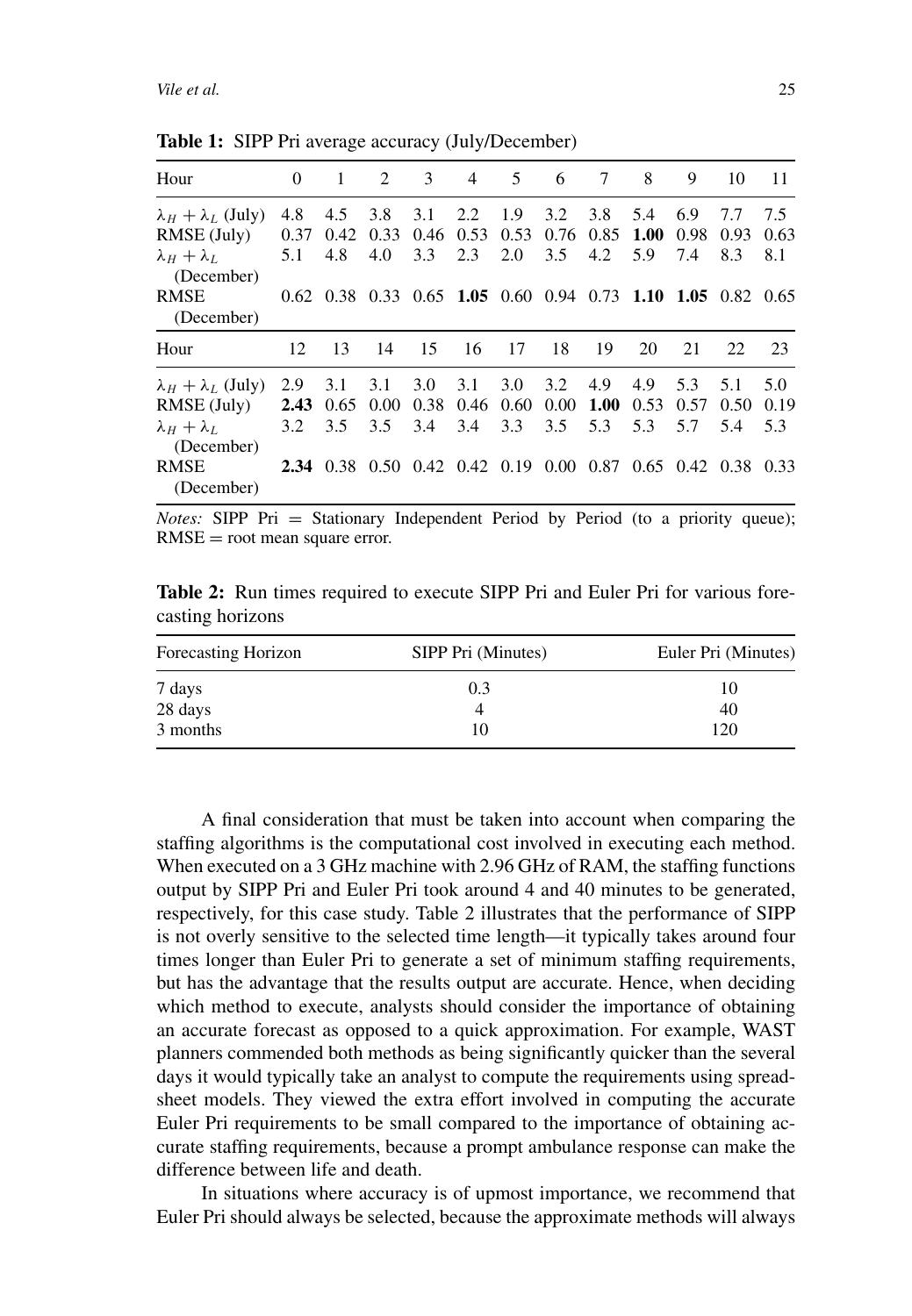be susceptible to a certain degree of error. However, because Euler Pri takes around four times longer to run on a standard office computer; it would be worth investigating the potential of developing a hybrid approach to generate staffing requirements in future work, where the SIPP Pri outputs could be used as initial staffing quantities to be optimized using a Euler solver.

# **CONCLUSIONS**

Using a modification MDCTMC model, this article has presented a tractable approach to model and analyze complex time-dependent dual-class queueing systems. While Green and Soares (2007) have previously described how the virtual waiting time distribution may be computed in  $M(t)/M/s(t)/FIFO$  queues and Chen and Henderson (2001) have provided an approximate solutions for  $M(t)/M/s(t)/NPRP$  service systems, this research represents the first time that numerical methodology has been developed to accurately track the probability of an excessive wait for two customer classes over time, which allows reliable minimum staffing requirements to be generated for situations in which the SIPP Pri approximations are poor. Moreover, we have outlined the instantaneous transitions necessary to apply to the state probability vector and waiting time formulas to incorporate the effect of both full workforce turnovers and small staffing changes. In presenting methods that accurately evaluate the probability of an excessive wait for two customer classes and extending the analysis to cover the commonly occurring case in which not all servers leave at the same time, the analysis greatly contributes to the analysis of realistic service systems.

The benefit of the theory that has been derived within this article is that it may be embedded in approximate and numerical techniques, to set staffing levels throughout the day in multiserver priority systems subject to time-dependent demand as illustrated with the case study in section "Illustrative Case Study." While the methodology could be applied to a range of services, it has to date been presented to the clinical research and development (R&D) manager at WAST, who commented that "The work is an extremely relevant contribution to implementing policy and procedural changes at WAST."

# **References**

- Askin, Z., Armony, M., & Mehrota, V. (2007). The modern call center: A multidisciplinary perspective on operations management research. *Production and Operations Management*, *16*(6), 665–688.
- Bondi, A., & Buzen, J. (1984). The response times of priority classes under preemptive resume in *M/G/m* queues. *Sigmetrics* (August), *12*(3), 195–1201.
- Buffa, E., Cosgrove, M., & Luce, B. (1976). An integrated work shift scheduling system. *Decision Sciences*, *7*, 620–630.
- Chen, B., & Henderson, S. (2001). Two issues in setting call centre staffing levels. *Annals of Operations Research*, *108*, 175–192.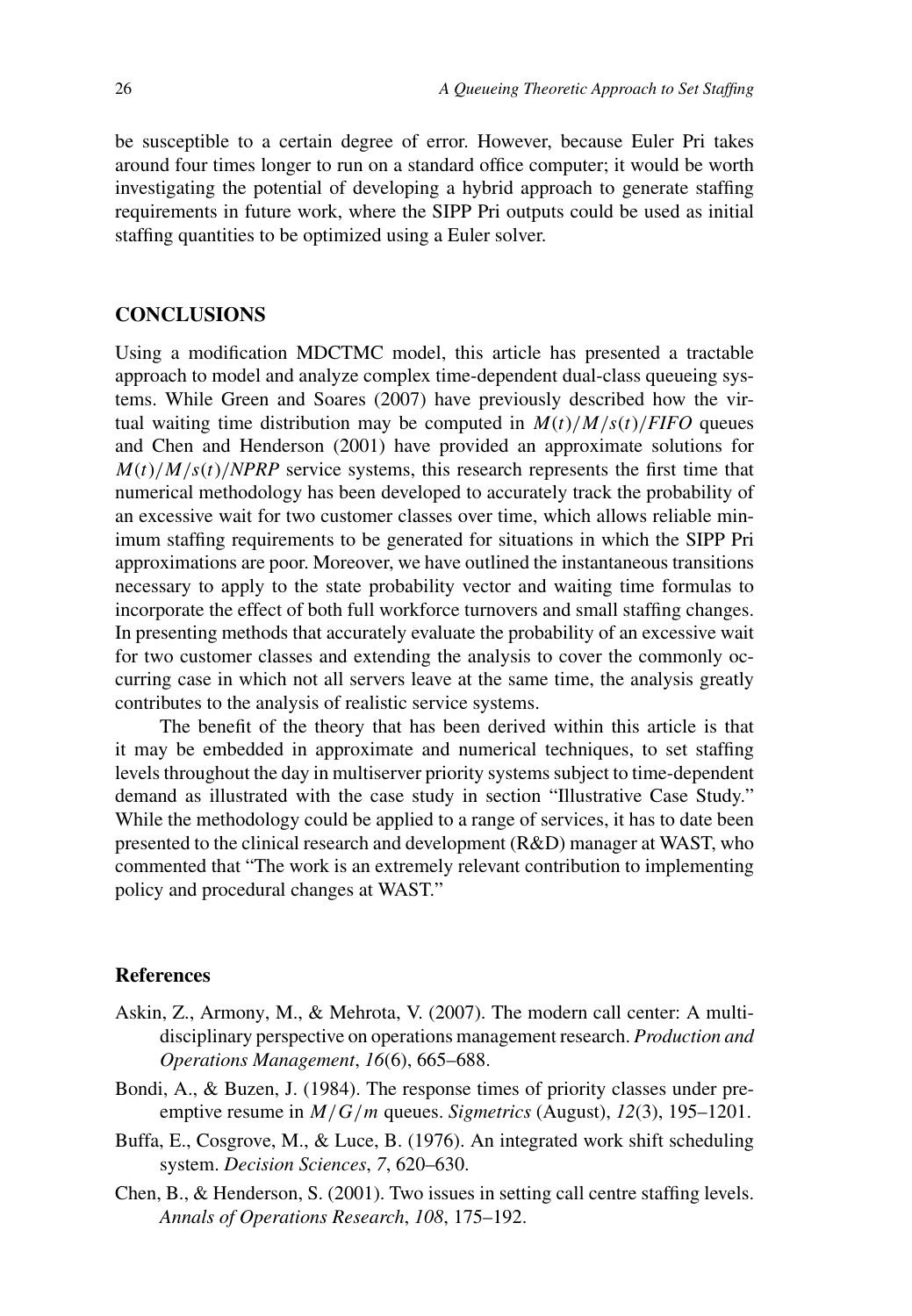- Dietz, D. (2011). Practical scheduling for call center operations. *Omega*, *39*, 550– 557.
- Feng, W., Kowada, M., & Adachi, K. (2001). Analysis of a multiserver queue with two priority classes and  $(M, N)$ -threshold service schedule II: Preemptive priority. *Asia-Pacific Journal of Operational Research*, *18*, 23–34.
- Gail, H., Hantler, S., & Taylor, B. (1988). Analysis of a non-preemptive priority multiserver queue. *Advances in Applied Probability*, *20*, 852–879.
- Gail, H., Hantler, S., & Taylor, B. (1992). On a preemptive Markovian queue with multiple servers and two priority classes. *Mathematics of Operations Research*, *17*(2), 365–391.
- Ganguly, S., Lawrence, S., & Prather, M. (2014). Emergency department staff planning to improve patient care and reduce costs. *Decision Sciences*, *45*(1), 115–145.
- Green, L., Kolesar, P., & Soares, J. (2001). Improving the SIPP approach for staffing service systems that have cyclic demands. *Operations Research*, *49*, 549–564.
- Green, L., Kolesar, P., & Soares, J. (2003). An improved heuristic for staffing telephone call centers with limited operating hours. *Production and Operations Management*, *12*(1), 46–61.
- Green, L., Kolesar, P., & Whitt, W. (2007). Coping with time-varying demand when setting staffing requirements for a service system. *Production and Operations Management*, *16*, 13–39.
- Green, L., & Soares, J. (2007). Computing time-dependent probabilities in *M*(*t*)*/M/s*(*t*) queuing systems. *Manufacturing & Service Operations Management*, *9*, 54–61.
- Gross, D., & Harris, C. (1998) . *Fundamentals of queueing theory* (3rd ed.). New York: Wiley.
- Heyman, D. P. & Whitt, W. (1984). The asymptotic behaviour of queues with time-varying arrival rates. *Journal of Applied Probability*, *21*, 143–156.
- Ingolfsson, A. (2005). Modelling the  $M(t)/M/s(t)$  queue with an exhaustive discipline. *Thinking Beyond the Old 80/20 Rule. Call Center Magazine*, *15*, 54–56.
- Ingolfsson, A., Akhmetshina, E., Budge, S., Li, Y., & Wu, X. (2007). A survey and experimental comparison of service-level-approximation methods for nonstationary  $M(t)/M/s(t)$  queueing systems with exhaustive discipline. *INFORMS Journal on Computing*, *19*(2), 201–214.
- Izady, N. (2010). *On queues with time-varying demand*, PhD thesis, Lancaster University Management School.
- Izady, N., & Worthington, D. (2012). Setting staffing requirements for time dependent queueing networks: The case of Accident and Emergency departments. *European Journal of Operational Research*, *219*(3), 531–540.
- Johnson, N., Kotz, S., & Kemp, A. (1993). *Univariate discrete distributions*. New York, NY: John Wiley & Sons.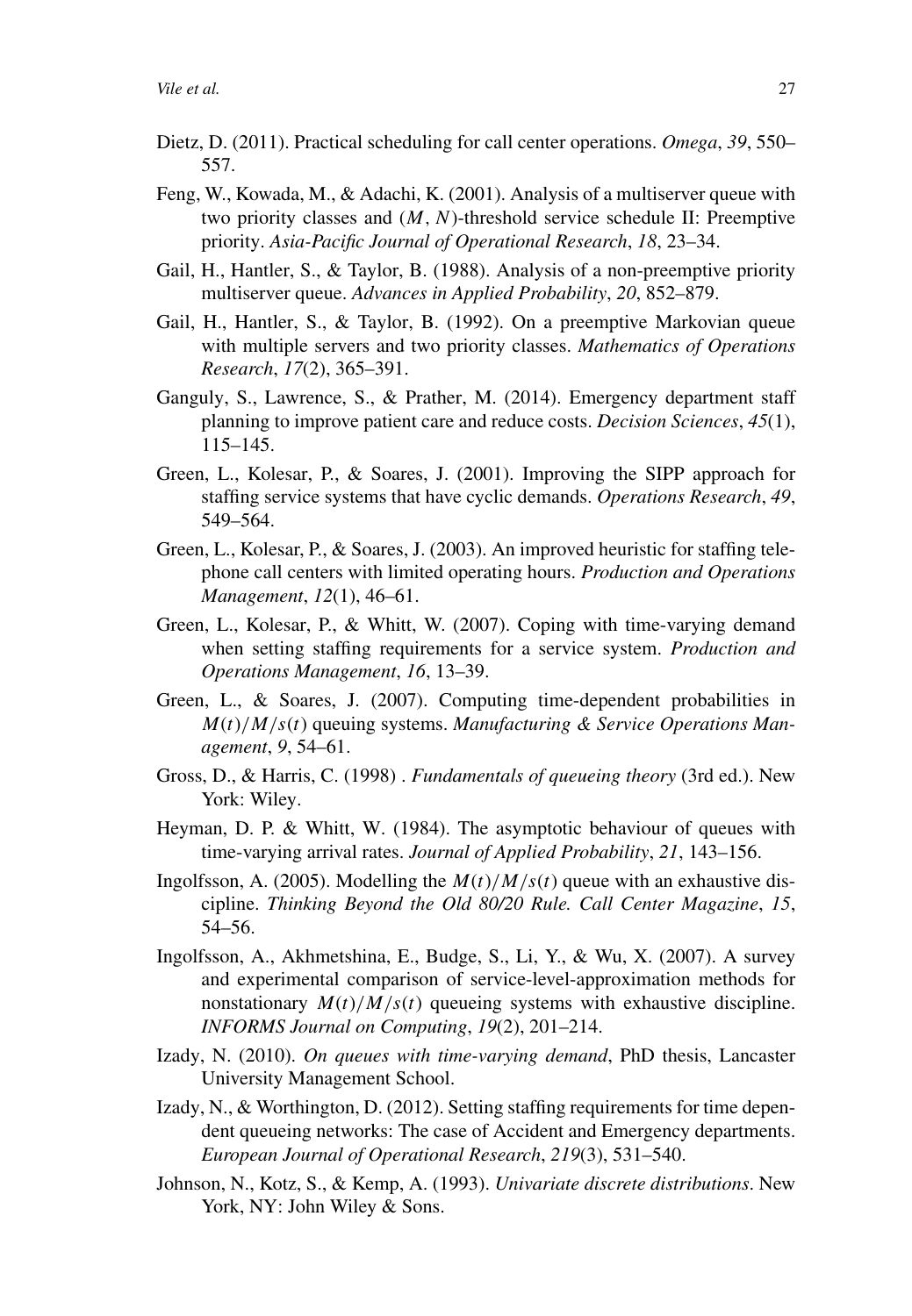- Kao, E., & Narayanan, K. (1990). Computing steady-state probabilities of a nonpreemptive multiserver queue. *Journal on Computing*, *2*(3), 211–218.
- Kao, E., & Wilson, S. (1999). Analysis of nonpreemptive priority queues with multiple servers and two priority classes. *European Journal of Operational Research*, *118*, 181–193.
- Matteson, D., McLean, M., Woodard, D., & Henderson, S. (2011). Forecasting emergency medical service call arrival rates. *The Annals of Applied Statistics*, *5*(2B), 1379–1406.
- Mohan, S., Alam, F., Fowler, J., Gopalakrishnan, M., & Printezis, A. (2014). Capacity planning and allocation for web-based applications. *Decision Sciences*, *45*(3), 535–567.
- Ngo, B., & Lee, H. (1990). Analysis of a preemptive priority *M/M/c* model with two types of customers and restriction. *Electronic Letters*, *26*, 1190–1192.
- Ren, Z. J., & Zhou, Y.-P. (2008). Call center outsourcing: Coordinating staffing level and service quality. *Managment Scence*, *54*(2), 369–383.
- Vile, J., Gillard, J., Harper, P., & Knight, V. (2012). Predicting ambulance demand using singular spectrum analysis. *Journal of the Operational Research Society*, *63*(11), 1556–1565.
- Wagner, D. (1997). Waiting time of a finite-capacity multi-server model with non-preemptive priorities. *European Journal of Operational Research*, *102*, 227–241.
- Welsh Government. (2012). Ambulance services in Wales: September 2012. Technical Report. SDR 187/2012.
- Whitt, W. (2008). What you should know about queueing models to set staffing requirements in service systems. *Naval Research Logistics*, *54*, 476–484.
- Zeephongsekul, P., & Bedford, A. (2006). Waiting time analysis of the multiple priority dual queue with a preemptive priority service discipline. *European Journal of Operational Research*, *17*, 886–908.

**Julie Vile** is a performance analysis manager at the NHS Wales Delivery Unit. Having previously worked as a lecturer at Cardiff School of Mathematics and an embedded mathematical modeler at Aneurin Bevan University Health Board, she is passionate about bridging the gap between academic theory and practice. She currently manages a portfolio of modeling and data analysis projects for the NHS, is chair of the South Wales Operational Research Society, and provides specialist advice/training on complex statistical information to senior health care professionals.

**Jonathan Gillard** is a senior lecturer in statistics at Cardiff University. After completing a PhD in the area measurement error models, he broadened his research interests into the area of low rank approximation. He maintains an interest in developing novel mathematics for applied and interdisciplinary mathematics.

Paul Harper is professor of operational research and deputy head of the School of Mathematics, Cardiff University. He is also director of the Health Modelling